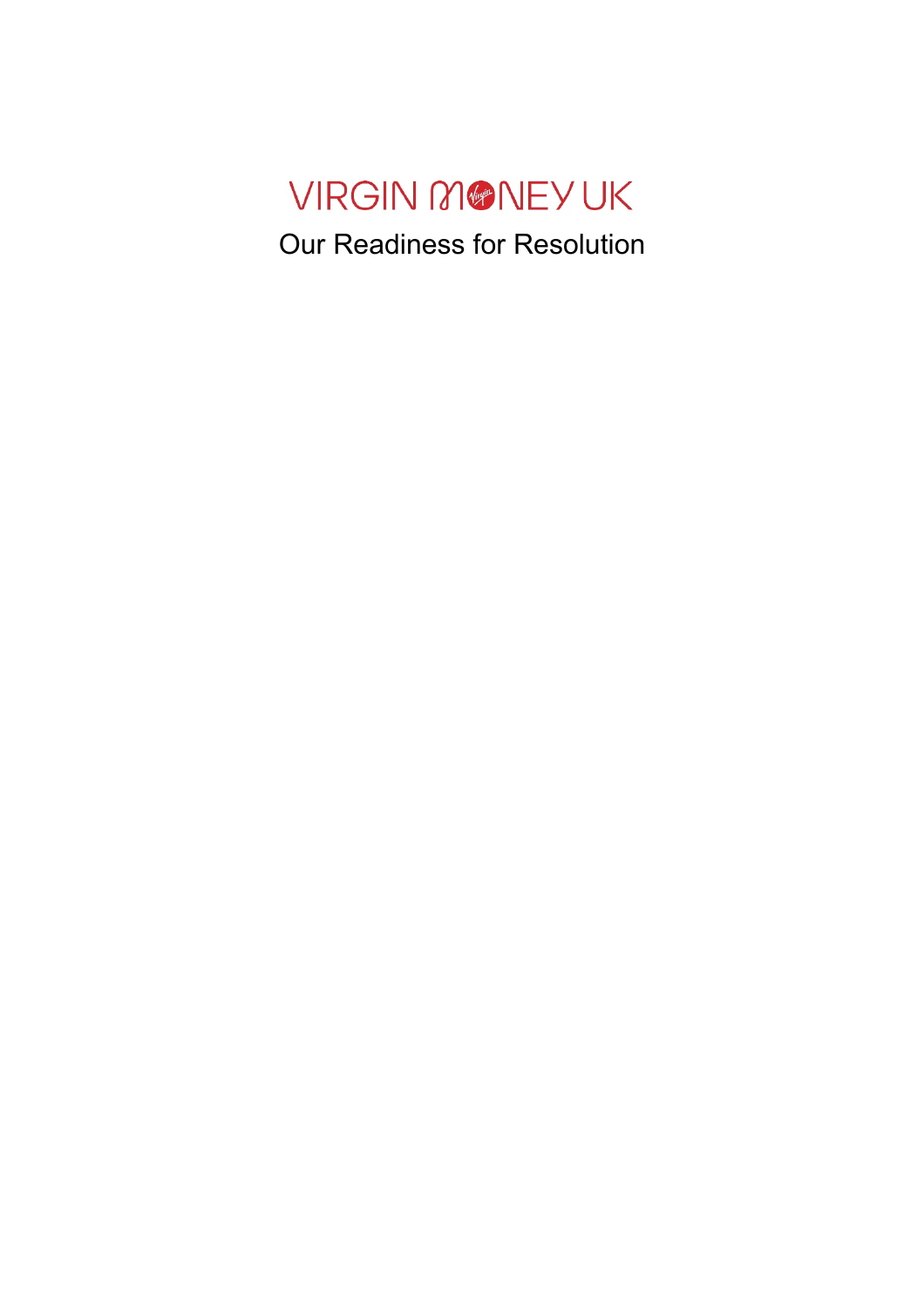# **TABLE OF CONTENTS**

| <b>Section</b> |     |  | Page |  |  |
|----------------|-----|--|------|--|--|
| 1.             |     |  |      |  |  |
| 2.             |     |  |      |  |  |
| 3.             |     |  |      |  |  |
| $\mathbf{4}$   |     |  |      |  |  |
|                | 4.1 |  |      |  |  |
|                | 4.2 |  |      |  |  |
|                | 4.3 |  |      |  |  |
|                | 4.4 |  |      |  |  |
| 5.             |     |  |      |  |  |
|                | 5.1 |  |      |  |  |
|                | 5.2 |  |      |  |  |
|                | 5.3 |  |      |  |  |
| 6.             |     |  |      |  |  |
|                | 6.1 |  |      |  |  |
|                | 6.2 |  |      |  |  |
|                | 6.3 |  |      |  |  |
|                | 6.4 |  |      |  |  |
| 7.             |     |  |      |  |  |
|                | 7.1 |  |      |  |  |
|                | 7.2 |  |      |  |  |
|                | 7.3 |  |      |  |  |
| 8.             |     |  |      |  |  |
|                | 8.1 |  |      |  |  |
|                | 8.2 |  |      |  |  |
|                | 8.3 |  |      |  |  |
| 9.             |     |  |      |  |  |
|                | 9.1 |  |      |  |  |
|                | 9.2 |  |      |  |  |
| 10.            |     |  |      |  |  |
| 11.            |     |  |      |  |  |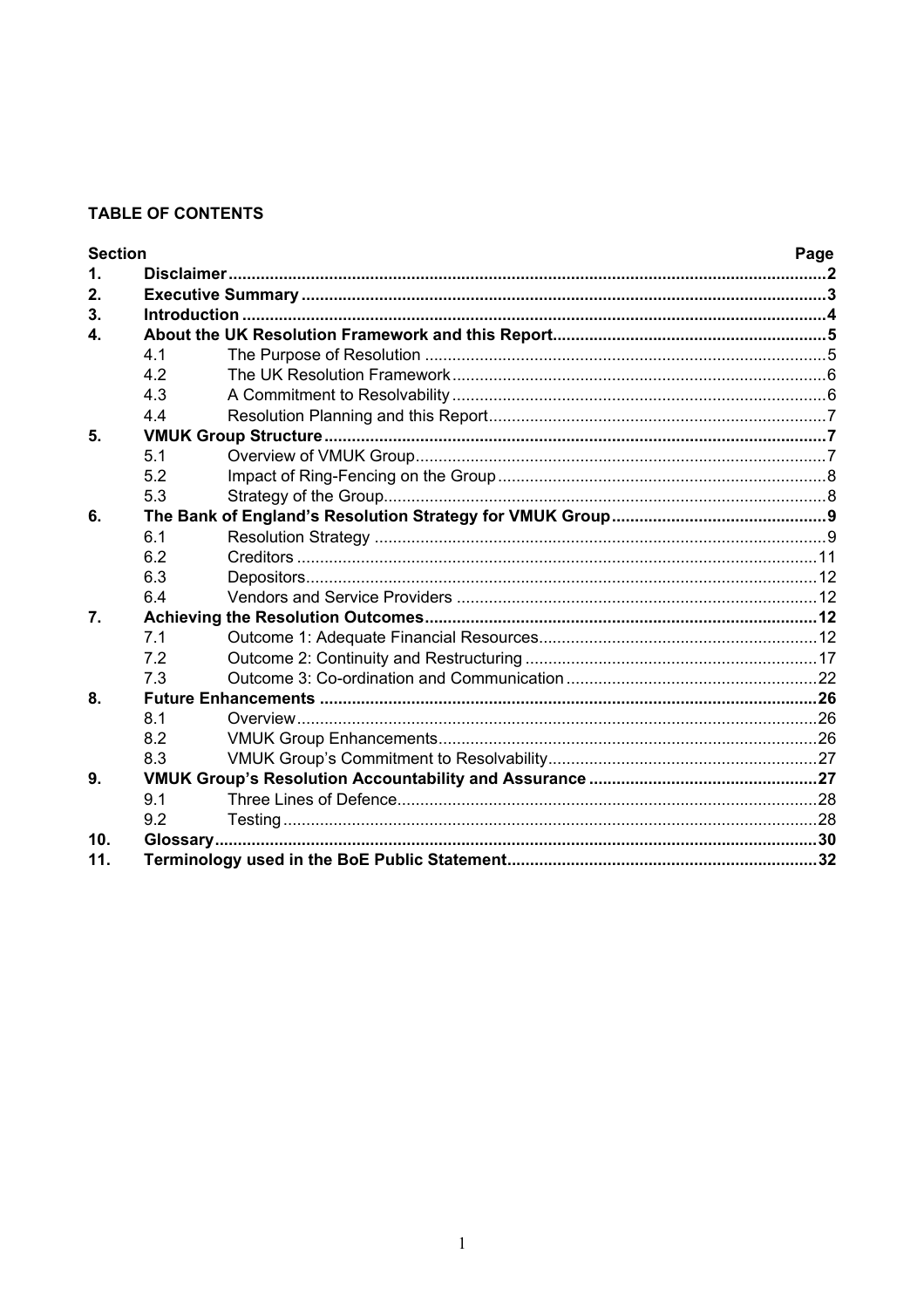#### **1. DISCLAIMER**

#### **Important notice**

This document has been produced by and is the responsibility of Virgin Money UK PLC, who have prepared it for information purposes only to summarise the activity which it and its subsidiaries including Clydesdale Bank PLC (which together comprise the "Group") have undertaken up to 22 February 2022 to prepare the Group for resolution should it experience severe financial distress (our "Resolution Preparation"). By receipt of this document you are deemed to accept the terms of this notice. This document and any other written or oral material discussed or distributed in connection with our Resolution Preparation (the "Information") is accurate at the date it was prepared. No undertaking to update or revise the Information is given.

Our Resolution Preparation continues to evolve along with the Group's business, market conditions, macroeconomic factors, and the rules, guidance, policies, practices and powers of the Bank of England ("BoE"), the Financial Conduct Authority ("FCA") and the Prudential Regulation Authority ("PRA"), and therefore is subject to change. Our Resolution Preparation and the Information are based on assumptions, expectations, valuations, targets, estimates, forecasts and projections about future events, which are subject to risks, uncertainties and assumptions about the Group and its securities, investments, and the environment in which it operates, including, among other things, macroeconomic and/or geopolitical factors, changes to law and/or the policies, practices and powers of the BoE, the FCA, the PRA and/or other regulatory and governmental bodies, and changes in the liquidity, capital, funding and/or asset position and/or credit ratings of the Group. Such events may not occur, which could have an adverse impact on our Resolution Preparation. The Group and their respective directors, officers, employees, agents, advisers and affiliates (each a "VMUK Party") do not give any assurance as to the effectiveness of our Resolution Preparation, that our Resolution Preparation will not change, or that the projections, estimates, returns or results on which our Resolution Preparation and the Information is based will be realised and not materially lower than expected.

The Information is not a marketing communication and should not be regarded as an investment or research recommendation, or any form of investment or business advice. It does not constitute or form part of, and should not be construed as, any public offer, offer to sell, or solicitation of any offer, to buy any securities or financial instruments under any legislation. You should not place reliance on the Information when taking any business, legal or other types of decisions/ actions.

No VMUK Party will be liable for any loss or damages incurred through the reliance on or use of the Information. No representation or warranty, express or implied, as to the truth, fullness, fairness, merchantability, accuracy, sufficiency or completeness of the Information is given.

Certain of the industry, market and competitive position data contained in the Information comes from the Group's own internal research and estimates based on the knowledge and experience of the Group's management. While the Group reasonably believes that such research and estimates are reasonable and reliable, they, and their underlying methodology and assumptions, have not been verified by any independent source for accuracy or completeness, and are subject to change.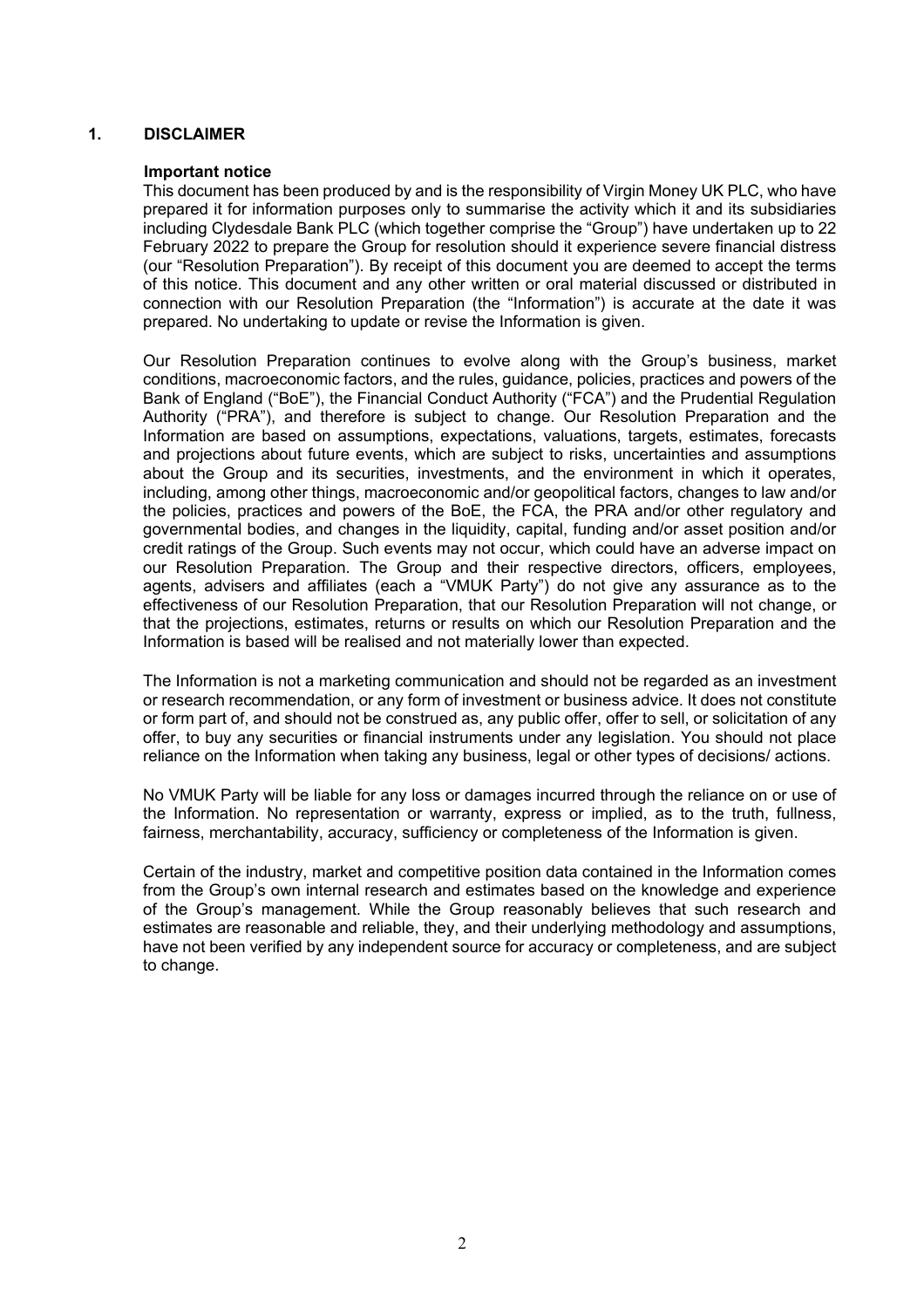#### **2. EXECUTIVE SUMMARY**

Virgin Money UK PLC ("VMUK" or the "Company") is the parent company of Clydesdale Bank PLC (the "Bank") and of the VMUK Group.

The Group is pleased to present this summary of how it has prepared for, and could support the BoE in, executing its resolution strategy if such a scenario were to arise. This report is published in compliance with the requirements of the PRA.<sup>1</sup>

The Group has undertaken a substantial programme of work with the aim of achieving the resolvability outcomes outlined by the BoE in its Statement of Policy on Approach to Assessing Resolvability<sup>2</sup> ("RAF SoP"), namely the Group assessed whether it:

- 1. has adequate financial resources in the context of resolution;
- 2. is able to continue to do business through resolution and restructuring; and
- 3. is able to co-ordinate and communicate effectively within the firm and with the authorities and markets so resolution and subsequent restructurings are orderly.

The Group believes that it is able to achieve the three resolvability outcomes listed above. The Group is confident, having taken a structured approach to designing capabilities to achieve the resolvability outcomes, that it has capabilities and arrangements in place to avoid substantive barriers to resolution and they have been built in a manner that is flexible and not specific to a particular scenario.

The Group has a simple, vertical structure, comprising its holding company and resolution entity, VMUK, and main operating subsidiary, the Bank. Whilst the Group considers that it has taken robust steps to prepare for the unlikely event of resolution and has met the expectations of the BoE's resolvability assessments, the Group understands that the BoE has indicated that there are a number of areas in which it would wish to see further enhancement.

The BoE has published its assessment of the Group's resolvability, alongside that of other major UK firms and welcomes the Group's engagement with the BoE over the course of the RAF cycle. This assessment confirms that the BoE has not identified any shortcomings, deficiencies or substantive impediments with regard to the Group achieving the resolvability outcomes. The BoE has identified areas for further enhancement to achieve the resolvability outcomes described in the RAF SoP.

Areas for enhancement represent areas of continued work to further enhance and/or embed capabilities within the business in order to minimise execution risks associated with resolution. Details of the definitions used by the BoE in its assessment can be found in Section 11.

The Group is conducting further work to embed its resolvability capabilities and preparedness and remains committed to continue to work with the BoE in its efforts to further enhance the stability and soundness of the UK financial system.

<sup>1</sup> As set out in the PRA's Supervisory Statement SS4/19 "Resolution assessment and public disclosure by firms" (amended with effect from May 2021).

<sup>2</sup> The Bank of England's Approach to Assessing Resolvability May 2021 available at: https://www.bankofengland.co.uk/- /media/boe/files/paper/2021/bank-of-englands-approach-to-assessing-resolvability-sop-may-2021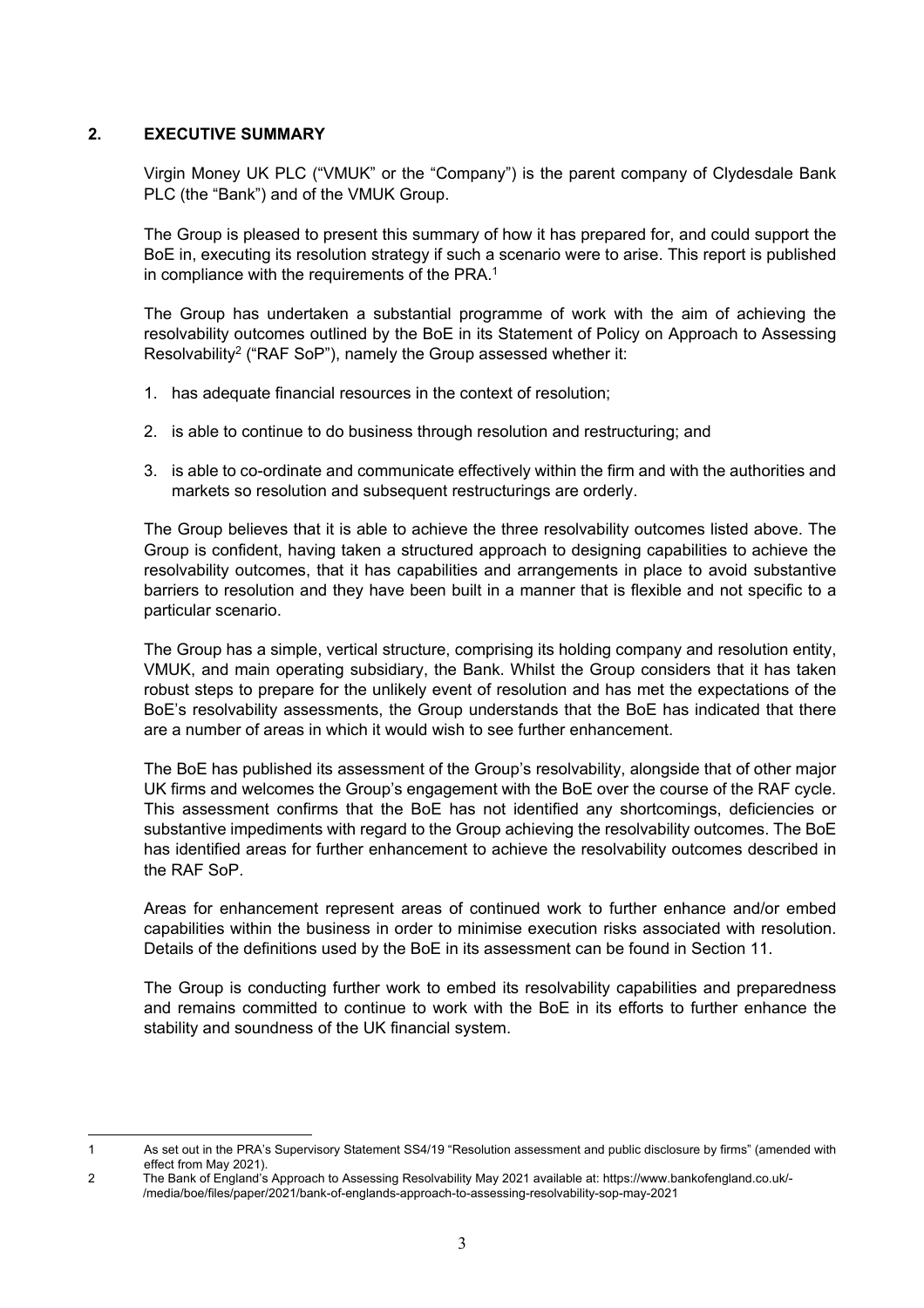A programme of continuous improvement activities post 1 January 2022, leveraging existing investment projects as well as developing new activities, has been developed, and will be overseen by the Recovery and Resolution team within Treasury. The details of these enhancements can be found in Section 8 Future Enhancements.

#### **3. INTRODUCTION**

During the 2007-2009 Global Financial Crisis, the tools available to central banks and other authorities were not fit for purpose to address the failure of some of the world's largest financial institutions. The only solution to tackle banks that were considered 'too big to fail' was public bailouts by governments.

The BoE, as the UK's resolution authority, is responsible for taking action to manage the failure of certain financial institutions, including UK-headquartered banking groups and UK-incorporated banks and building societies, a process known as 'resolution'. Resolution allows the shareholders and some unsecured creditors of failed firms to be fully exposed to losses, while ensuring the critical functions of the firm can continue and helping to preserve financial stability. Resolution reduces risks to depositors, the financial system, and public funds that could arise due to the failure of a firm. By ensuring losses will fall on a failed firm's investors, rather than depositors or taxpayers, resolution can both reduce the risk of firm failures by supporting market discipline and limit the impact of failure when it does occur.

Over the last decade, the BoE, as the UK's resolution authority, has worked closely with the PRA, other authorities and banks to enhance preparedness and improve the resolvability of banks. A key development during the last decade has been the concept of 'bailing-in' shareholders and certain unsecured creditors in the failed bank, in contrast to taxpayer funded bail-outs.

As part of the commitment by the BoE to Parliament to protect financial stability and ensure that all banks are resolvable in the event they are likely to fail, the Group has been asked to publish a summary of its preparations for resolution. In Section 4, there is more information on the UK's resolution framework and the powers the BoE could use to resolve the Group. In Section 7, there is detail on some of the steps that the Group has taken in recent years to enhance its resolvability more generally.

Resolution forms part of a continuum that starts with the Group's annual planning cycle through to Recovery Planning and Resolution and has been considered holistically in the Group's Master Resolution Playbook ("MRP"). The MRP supports the Board with decision making across the resolution timeline, from contingency planning (which is expected to take place in parallel to recovery planning) to resolution and through restructuring. The Group's MRP provides an overview of:

- 1. the Group's preferred resolution strategy, as set by the BoE;
- 2. key Board decisions and actions;
- 3. documentation which the Board will receive to support decision making (e.g. Management Information); and
- 4. who is responsible for supporting the Board.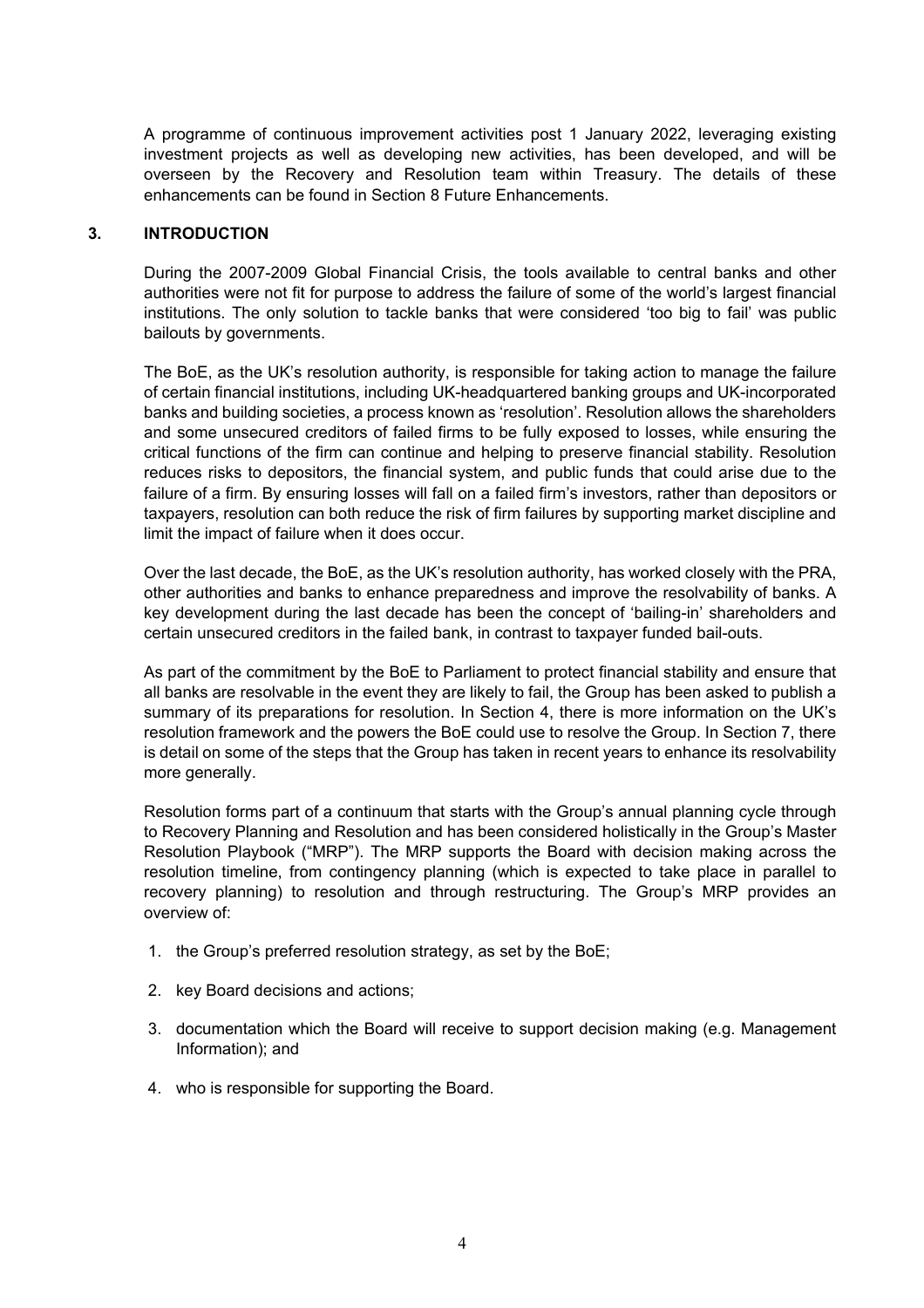The preferred resolution strategy is a single-point-of-entry ("SPE") bail-in at VMUK led by the resolution authority, the BoE. Section 6 describes how this strategy could be used to resolve the Group in the unlikely event it becomes necessary to do so. While the identification of our resolution strategy and the execution of any resolution are at the discretion of the BoE, there is much that the Group can do and has done to enable an orderly resolution were the Group to become severely financially distressed.

The Group has been committed to ensuring that, in the unlikely event of a severe stress scenario, the Group could be resolved without recourse to taxpayer funding. Over the past three years, the Group has invested significant time and resources into ensuring that the Group's structure, internal and external funding, counterparty arrangements, and relationship with third-party vendors and service providers are robust and can facilitate a resolution should the need arise.

The Group has also invested in resolution planning capabilities, management information systems ("MIS") and related governance structures. The RAF is owned and approved by the VMUK Board, with the Group's Chief Financial Officer ("CFO") given specific responsibility for it through his role as the Group's Recovery and Resolution Officer. It has been subject to an internal governance process to ensure sufficient and appropriate stakeholder, Committee and Board engagement, challenge and review. In line with other firms, the Group has submitted a Self-Assessment Report to the BoE, which is an assessment of the capabilities in place to support resolvability and confirm compliance with the RAF.

#### **4. ABOUT THE UK RESOLUTION FRAMEWORK AND THIS REPORT**

#### **4.1 The Purpose of Resolution**

The 2008/9 financial crisis highlighted the importance of both firms and regulators being prepared to respond effectively to unforeseen severe stress events, and the disruptive and costly nature of disorderly bank failure. As part of the subsequent global regulatory reforms, regulators have called on large, systemically important financial institutions to improve their recovery plans for restoring their capital, liquidity and balance sheet positions during times of severe stress.

In addition, and in the event of the failure of recovery plans, regulators require such institutions to ensure they have capabilities to support their orderly resolution.

The BoE describes the purpose of resolution in the following way:

*Resolution imposes losses on failed banks' shareholders and investors, not taxpayers. It ensures larger firms' services can continue to operate for a sufficient period, allowing authorities or new management to restructure them or wind them down. By ensuring losses will fall on a failed bank's investors, resolution can reduce the risk of bank failures by encouraging more responsible risk-taking. This can limit the impact of bank failures when they do occur, by placing the cost of failure on shareholders and investors, not public finances*. 3

<sup>3</sup> Bank of England (2018) 'Introduction to the Resolvability Assessment Framework', page 2 available at: https://www.bankofengland.co.uk/paper/2018/introduction-to-the-resolvability-assessment-framework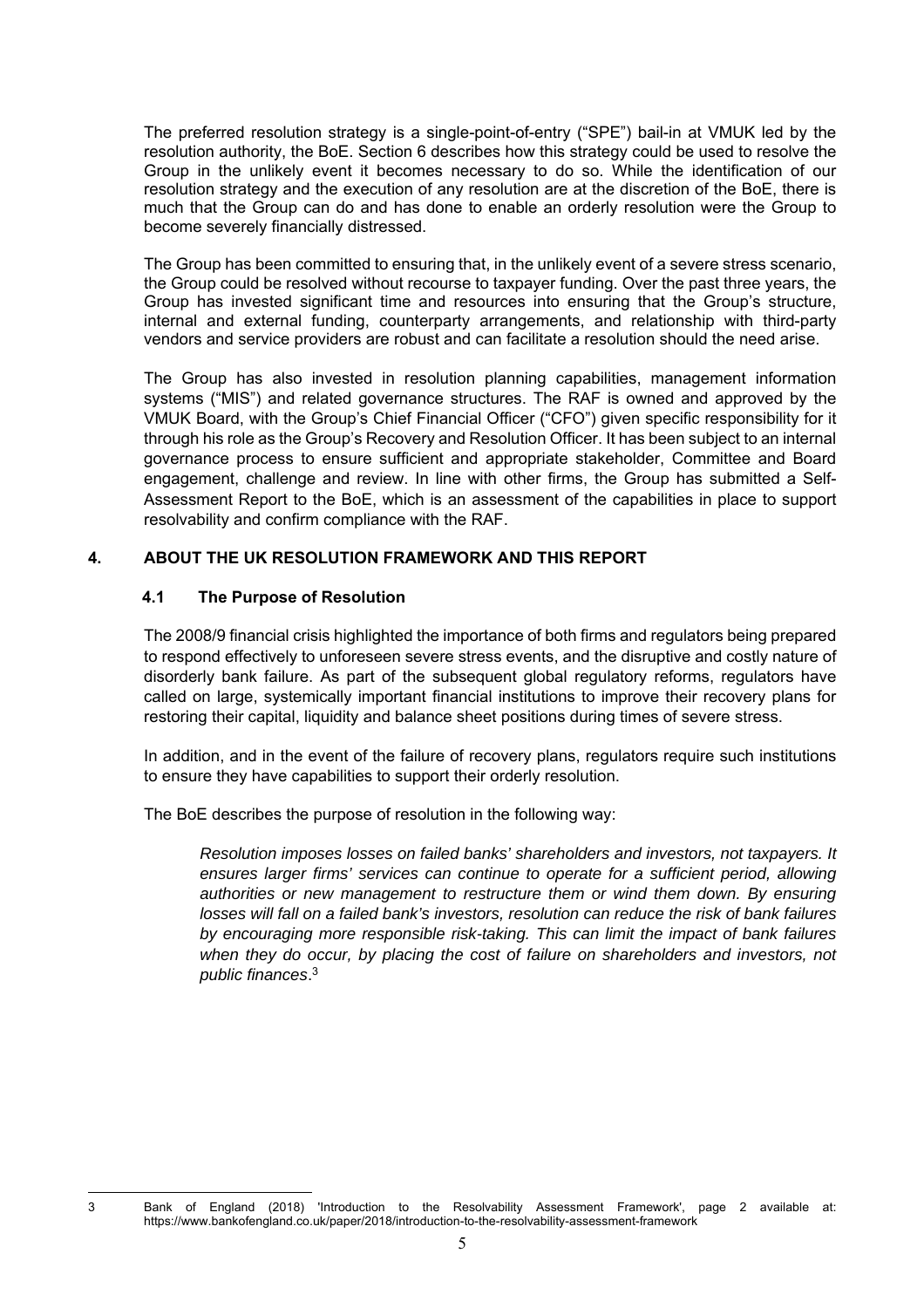# **4.2 The UK Resolution Framework**

The BoE, as the regulatory authority with responsibility for resolution of banking groups and building societies in the UK, has at its disposal several so-called 'stabilisation options' provided for under the Banking Act 2009. These include:

- 1. the bail-in of liabilities (including issued debt) in order to recapitalise the entity or the group;
- 2. a sale of the entity either to a private sector purchaser, most likely another banking group, or a publicly-owned 'bridge company';
- 3. a sale of some or all of the group's business to another industry participant; and
- 4. as a last resort, temporary public ownership of the entity or the group.

These powers can be exercised individually or in combination, and with respect to operating companies in the UK, such as banks or investment firms, or with respect to their UK organised holding companies.

The BoE has published a range of materials which discuss the UK's resolution framework and how the BoE might conduct a resolution.4

# **4.3 A Commitment to Resolvability**

In April 2017, the BoE committed to UK parliament that the major UK banking groups will be resolvable by 2022. Since that time, the BoE has developed its views on what it means for a bank to be resolvable, identified a number of potential barriers to resolution of banking groups and has developed policy expectations aimed to ensure such barriers are removed, or substantially mitigated, ahead of 2022.

For a bank to be resolvable, in the view of the BoE, it must:

- 1. have adequate financial resources available to absorb losses and recapitalise the institution, without recourse to public funds, in a resolution context;
- 2. be able to continue to do business and serve its customers through resolution; and
- 3. be able to coordinate and communicate effectively within the firm and with the authorities and markets so that resolution and subsequent restructuring are orderly.

Together these are referred to in this document as the "Resolution Outcomes"

Historically, there have been a number of features of banking groups, or the regulatory environment in which they operate, which might, if not adequately addressed, act as potential barriers to these resolvability objectives. In particular, the BoE has identified the following key factors that should be considered as part of the resolution planning process ("barriers to resolution"):

- 1. adequacy of minimum requirements for eligible liabilities ("MREL");
- 2. capability to conduct accurate and timely valuations of assets and liabilities in resolution;
- 3. access to funding in resolution;

<sup>4</sup> Available at: https://www.bankofengland.co.uk/financial-stability/resolution.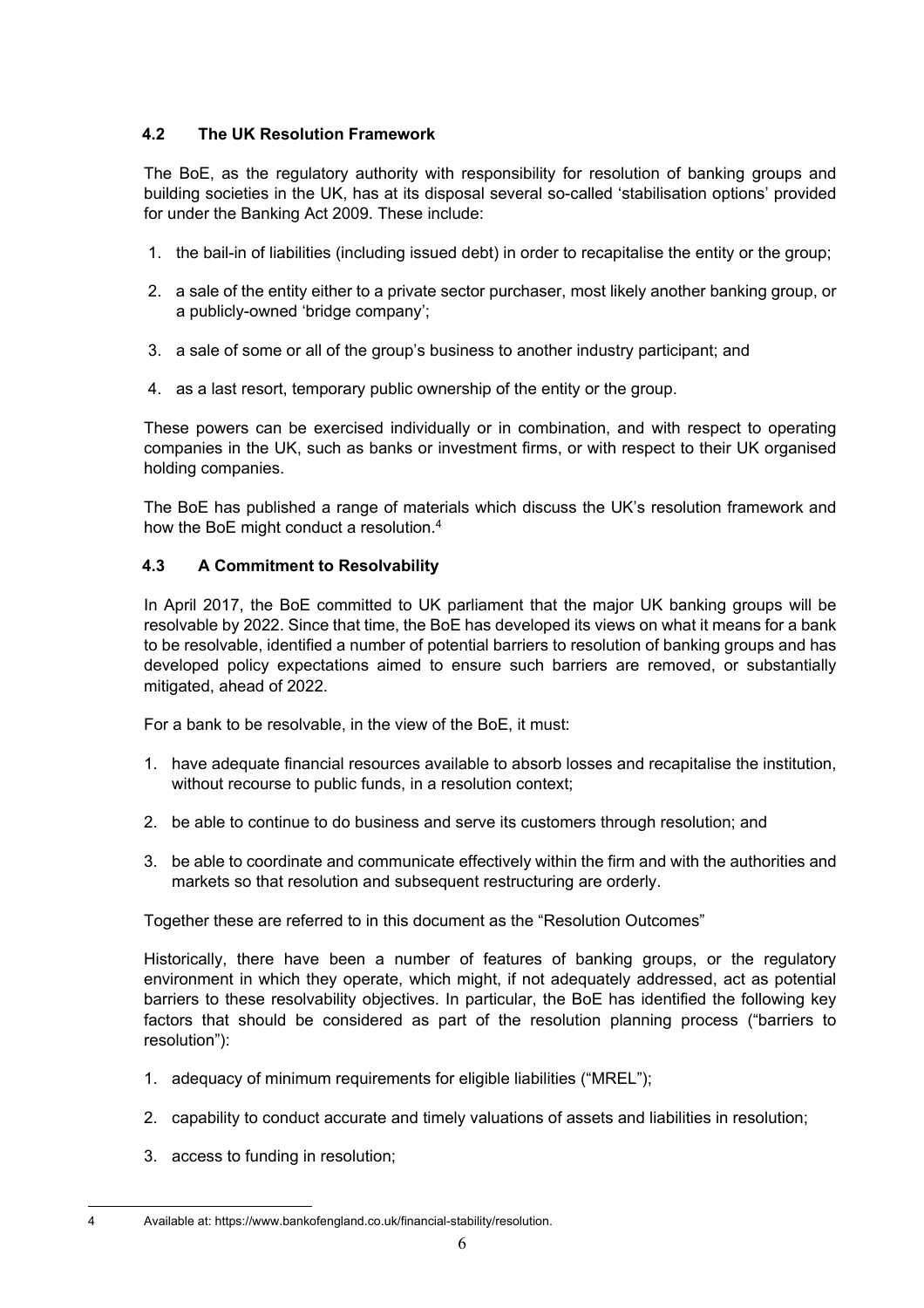- 4. the risk of early termination of financial contracts;
- 5. ensuring operational continuity in resolution;
- 6. ensuring continuity of access to financial market infrastructures;
- 7. identification, development and execution of post-stabilisation restructuring options; and
- 8. effectiveness and timeliness of management, governance and communications in resolution.

The Group has taken active steps to mitigate these identified barriers, particularly where such barriers might in practice constitute an impediment to a credible execution of its resolution strategy. Please see Section 7 for a description of the steps taken to date. The Group has not identified any other barriers to its resolution. Further, the Group considers that the capabilities it has developed are well adapted to meeting any emergent idiosyncratic issue which may pose a threat to the credible execution of VMUK's resolution strategy.

# **4.4 Resolution Planning and this Report**

Resolution planning is the process of analysing information about a banking group, developing a resolution strategy and creating systems and structures in the banking group that support the resolution strategy. A resolution strategy identifies the stabilisation options and other resolution powers that are likely to be best suited to stabilise and restructure a particular bank were it to become severely financially distressed; planning to support that strategy involves identifying how the potential barriers identified above could be addressed. The strategy for a banking group is determined by the BoE based on reports and analysis provided by the banking group.

The BoE has developed the RAF to support this process. The RAF defines the information, banking groups need to provide to the BoE, so that the BoE can determine the extent to which the strategy for a particular group, and its preparations are adequate in case of a resolution. As part of this process, the Group is publishing this report to describe our capabilities in place to facilitate an orderly resolution should the need arise. As indicated in Section 2, the BoE will communicate publicly its assessment of our resolvability and the resolvability of other major UK firms. As the RAF is a new framework, it is expected that there will be further work for the industry to do to develop the outcome of the RAF in the coming years.

## **5. VMUK GROUP STRUCTURE**

## **5.1 Overview of VMUK Group**

## **Corporate Structur**e

VMUK is the parent company of the Bank and of the VMUK Group. The "Group" means the Company and each entity which is part of the VMUK prudential consolidation group. VMUK owns 100 per cent of the ordinary shares of the Bank, which is the main operating company in the Group. The Group's long-term corporate locations are centred around two key locations in Glasgow and Gosforth, which are supported by various regional locations. The average number of full-time employees employed by the Group in the financial year ended 30 September 2021 was 7,415. The Group has no material operations outside the UK. The Bank is authorised by the PRA and regulated by the FCA and the PRA, Financial Services Register No 121873.

The Group has a simple, vertical structure, comprising its holding company and resolution entity, VMUK, and main operating subsidiary, the Bank.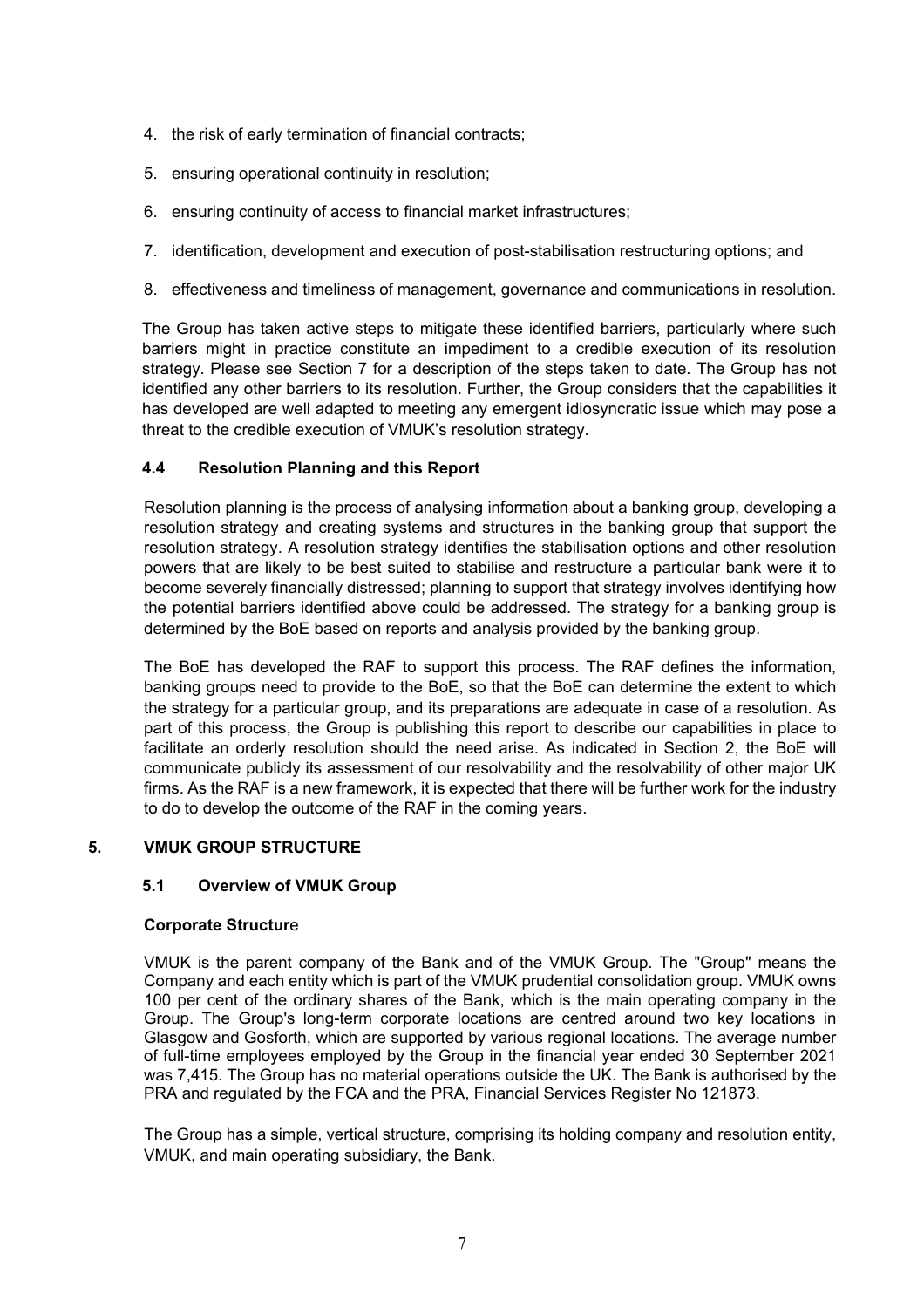As part of the resolution planning process described above in Section 5, only the Bank has been identified as 'material' for the purposes of assessing our resolvability/resolution entities. No other subsidiaries of the Group are considered material for resolution.

## **5.2 Impact of Ring-Fencing on the Group**

Following the 2007-2008 Financial Crisis, UK legislation was passed to better protect customers and the day-to-day banking services they rely on. The legislation required each large UK bank to separate services such as current accounts, savings accounts, and payments from risks in other parts of the business, for example in investment banking.

This separation, called 'ring-fencing', came into force on 1 January 2019 for banks with greater than £25bn of 'core deposits' (such as the Group) and looked to separate core 'retail banking' services from 'investment and international' banking. Ring-fencing legislation (and regulatory rules) was introduced to protect core retail services; increase resilience and resolvability of ringfenced bodies; and facilitate orderly resolution.

The Group is subject to ring-fencing legislation however there is very little impact arising from the Group's ring-fencing compliance activities.

The Group does not undertake activities such as investment banking, therefore the impact of ringfencing on the Group and its customers was limited compared to other larger UK banking groups. As measured by Risk Weighted Assets, at over 99 per cent., the majority of activities are conducted within the ring-fenced group. There was no material change to business operations or corporate structures and only a very small number of business customers saw changes to the products and services that the Bank was able to provide due to the manner in which the Group implemented ring-fencing.

Within the Group, the Bank is the only ring-fenced body with the ring-fence established around the Bank, its subsidiaries, and controlled entities (including Structured Funding special purpose entities). This "ring-fenced" sub-group includes all of the companies in the Group's corporate structure except for VMUK, Clydesdale Bank Investments Ltd, Northern Rock Limited, the Virgin Money Foundation and the Group's pension trustee companies.

## **5.3 Strategy of the Group**

The Group launched its refreshed strategy at a Capital Markets Day on 19 June 2019. Since then, the environment has changed significantly. As a result of COVID-19, the pace of digital change has accelerated rapidly, which alongside increasingly intensified banking competition has resulted in customer and colleague expectations for digital experience rising rapidly.

After concluding a comprehensive review of the Group's strategy, considering the external environment and the requirements for sustainable competitive advantage, the Board of Directors decided to accelerate the next stage of the Group's Digital First strategy, building on the strong financial momentum built up during the financial year ended 30 September 2021. This accelerated digital strategy will support additional growth with innovative, digital propositions and deliver targeted efficiency improvements. This strategy aims to deliver best-in-class propositions and experiences for customers, an efficient and motivated workforce and an agile platform that supports additional productivity.

The four strategic priorities (listed below) continue to underpin the Group's ambition to disrupt the status quo. A continued focus by the Group on delivering its efficiency goals and building seamless digital capability to delight customers and colleagues remains core to the Group's ability to provide a compelling proposition that delivers pioneering growth in its target segments.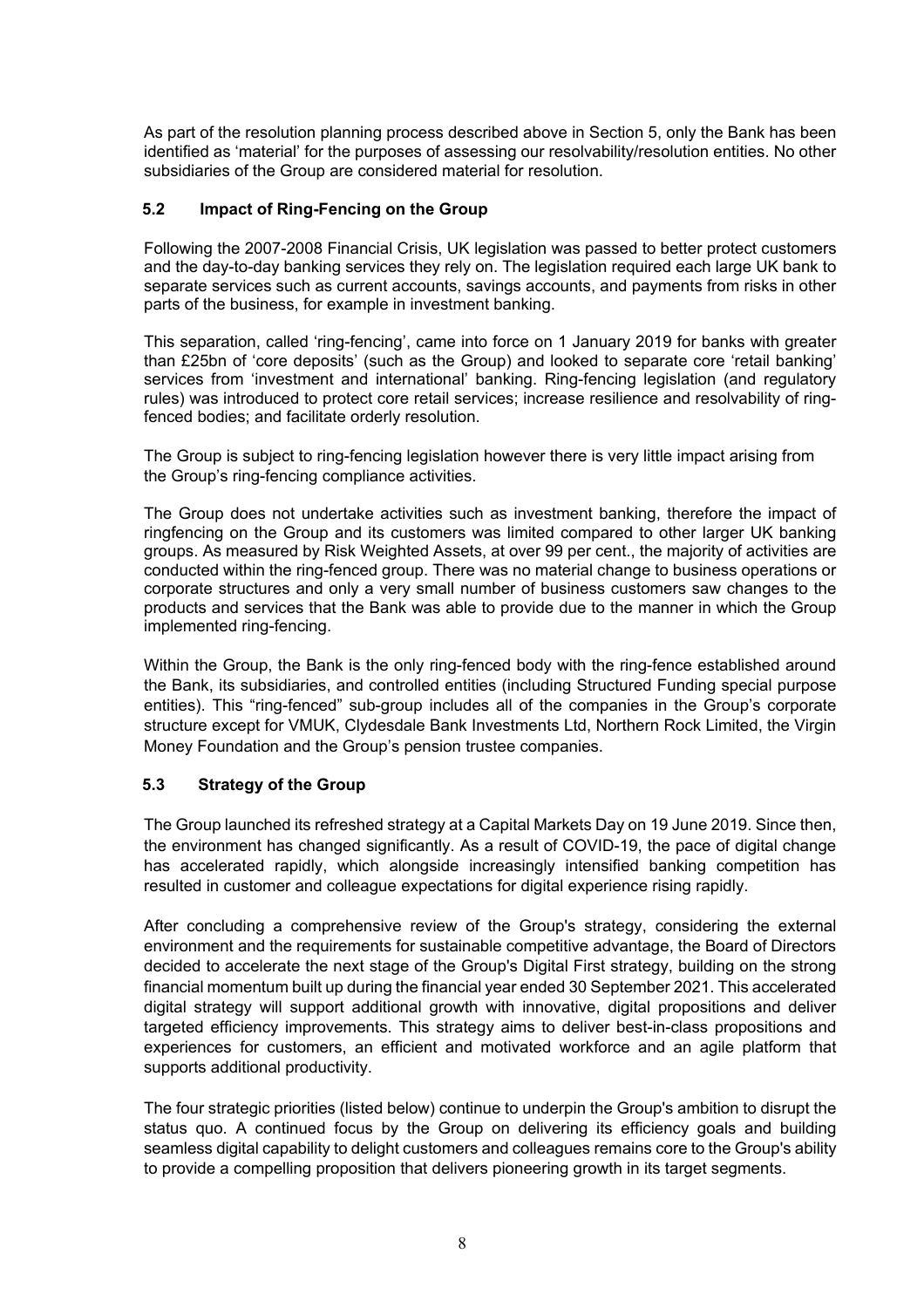Underpinning the Group's strategic ambition to disrupt the status quo in UK banking are four strategic priorities:

- 1. **Pioneering growth** The Group intends to reshape its balance sheet mix through a focus on growth in margin accretive assets and lower cost relationship deposits, supported by a differentiated customer proposition that leverages the "Virgin Money" brand, the Group's digital platform and a Group loyalty programme.
- 2. **Delighted customers and colleagues** The Group intends to deliver market-leading experiences for customers and a motivating work environment for colleagues through the deployment of new propositions and its digital capabilities.
- 3. **Super straightforward efficiency** The Group plans to realise significant cost savings as it completes the 'Digital First' transformation programme that will digitise and simplify the business and streamline its operating model**.**
- 4. **Discipline and sustainability** The Group intends to maintain its disciplined approach to risk and the efficient use of capital to deliver sustainable shareholder returns.

#### **6. THE BANK OF ENGLAND'S RESOLUTION STRATEGY FOR VMUK GROUP**

#### **6.1 Resolution Strategy**

The preferred resolution strategy is a single point of entry ("SPE") bail-in at VMUK led by the resolution authority, the BoE. Under this strategy, equity and debt instruments would be bailed in thereby imposing losses on shareholders and other creditors in order of priority.

Bail-in means that the BoE can be more confident that banks will be able to keep critical services operating through resolution and restructuring while recapitalising the bank to a level that enables the bank to continue to comply with the conditions for regulatory authorisation and sustain market confidence. Costs are borne by the failed bank's owners and investors rather than depositors or taxpayers. Resolution is the framework put in place after the last financial crisis to ensure that, in the event of a crisis, banks and banking groups can be recapitalised and restructured in a way that provides for the continued operation of important banking services to protect financial stability but without exposing public funds to losses.

The Group has a simple, vertical structure, comprising its holding company and resolution entity, VMUK, and main operating subsidiary, the Bank. VMUK is the only entity in the Group to issue shares and qualifying capital securities externally and does not undertake any operational activities.

This means that the Group's principal operating subsidiary, the Bank, is expected to continue to operate as normal through a resolution of the Group, including both honouring all existing obligations and standing ready to engage in new transactions.

Therefore:

- 1. it is expected that in the event of a severe stress or potential failure in the Bank, the losses incurred by the Bank would be 'up-streamed' (that is written down or written off by the BoE), and borne by VMUK; and
- 2. if such losses were to exceed the ordinary ability of VMUK to provide support to and absorb the losses of its subsidiary and cause VMUK to be under severe stress or to potentially fail, the BoE (as the UK resolution authority) would 'bail-in' the equity and debt instruments issued by VMUK.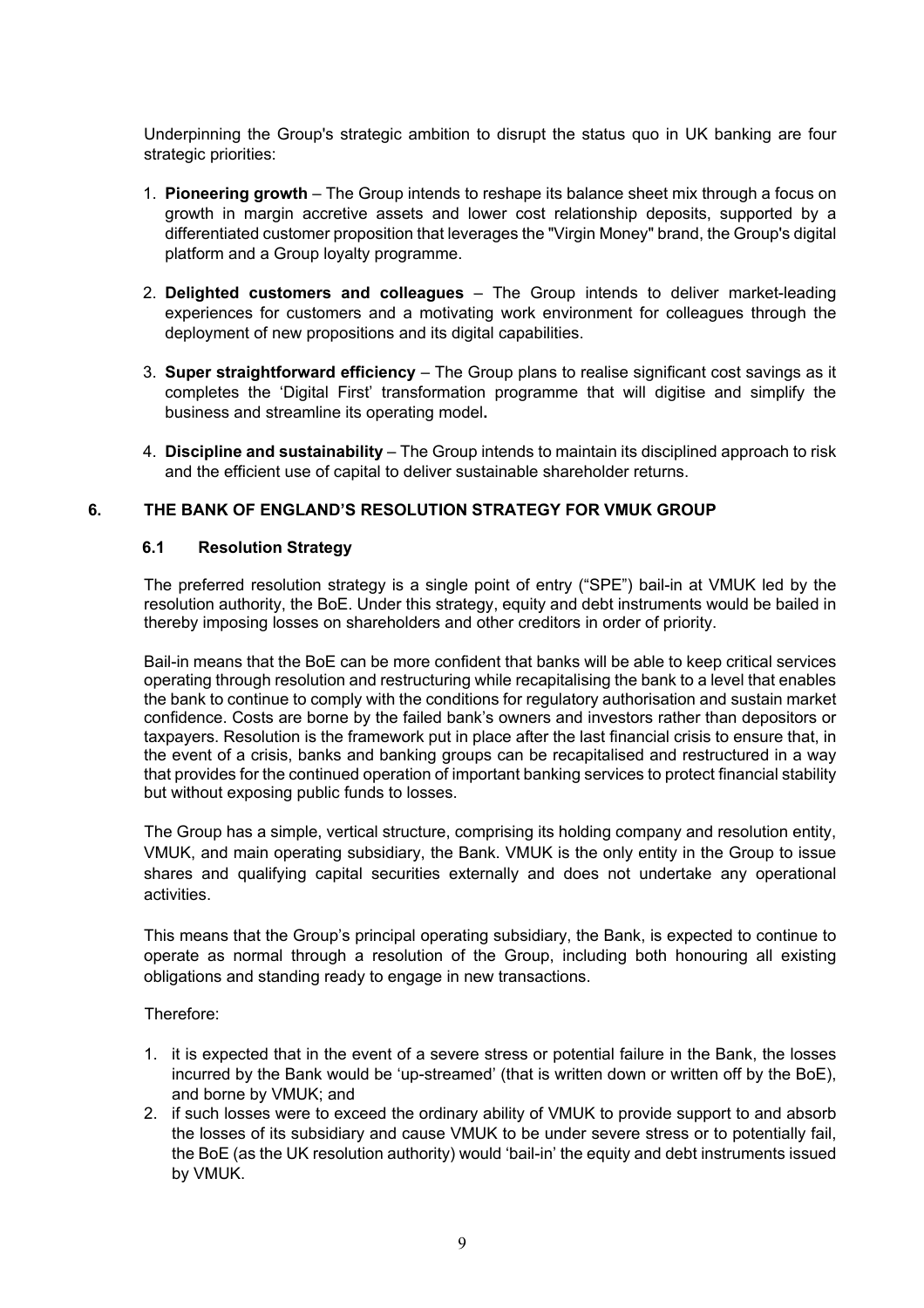A bail-in imposes losses on the shareholders (including CDI holders) and certain creditors of VMUK according to the order of their priority. That means that losses would first be imposed on holders of ordinary shares, CDIs and other equity instruments. Any remaining losses would be imposed on creditors of VMUK in a process that would involve capital instruments and other qualifying capital securities issued by VMUK, being written down and cancelled. Creditors whose debt obligations were written down would receive 'certificates of entitlement' ("CE"). In general, certificates of entitlement represent the potential right of bailed-in creditors to equity shares. In the case of certificates of entitlement created in respect of other bailed-in liabilities which are not fully written down, they could also represent a potential right to existing or new securities of VMUK.5



Figure 1 VMUK Bail-in Mechanics

The bail-in process is described in the BoE's 'Operational Guide on Executing Bail-in'<sup>6</sup>. This operational guide provides practical information on the ways in which the BoE might execute a bail-in resolution, and in particular the operational processes and arrangements that may be involved.

Further, under this strategy, there is no expectation that any of the Group's businesses, assets or its operating subsidiary will be sold or transferred as part of the bail-in process but this does not preclude any of this happening under any subsequent restructuring plan. The Bank expects to be in a position to negotiate with key suppliers, financial counterparties and other stakeholders to ensure continuity of services and business as is required. A Bail-in Administrator ("BiA") may be appointed to be responsible for certain strategic decisions and to carry out certain senior roles within the Group during the bail-in period.

<sup>5</sup> The precise value of ordinary shares to be allocated to MREL holders may not be known for some time after a firm is placed into resolution It is also recognised that some investors may be restricted from holding ordinary shares and may wish to trade out of the position before such shares are allocated. Accordingly, the BoE has developed an approach whereby so-called 'certificates of entitlement' might be issued in the first instance. This approach is further described in the BoE's Operational Guide to Executing a Bail-in, available at: https://www.bankofengland.co.uk/-/media/boe/files/paper/2021/executing-bail-in-anoperational-guide-from-the-bank-of-england.pdf

<sup>6</sup> Available at: https://www.bankofengland.co.uk/paper/2021/executing-bail-in-an-operational-guide-from-the-boe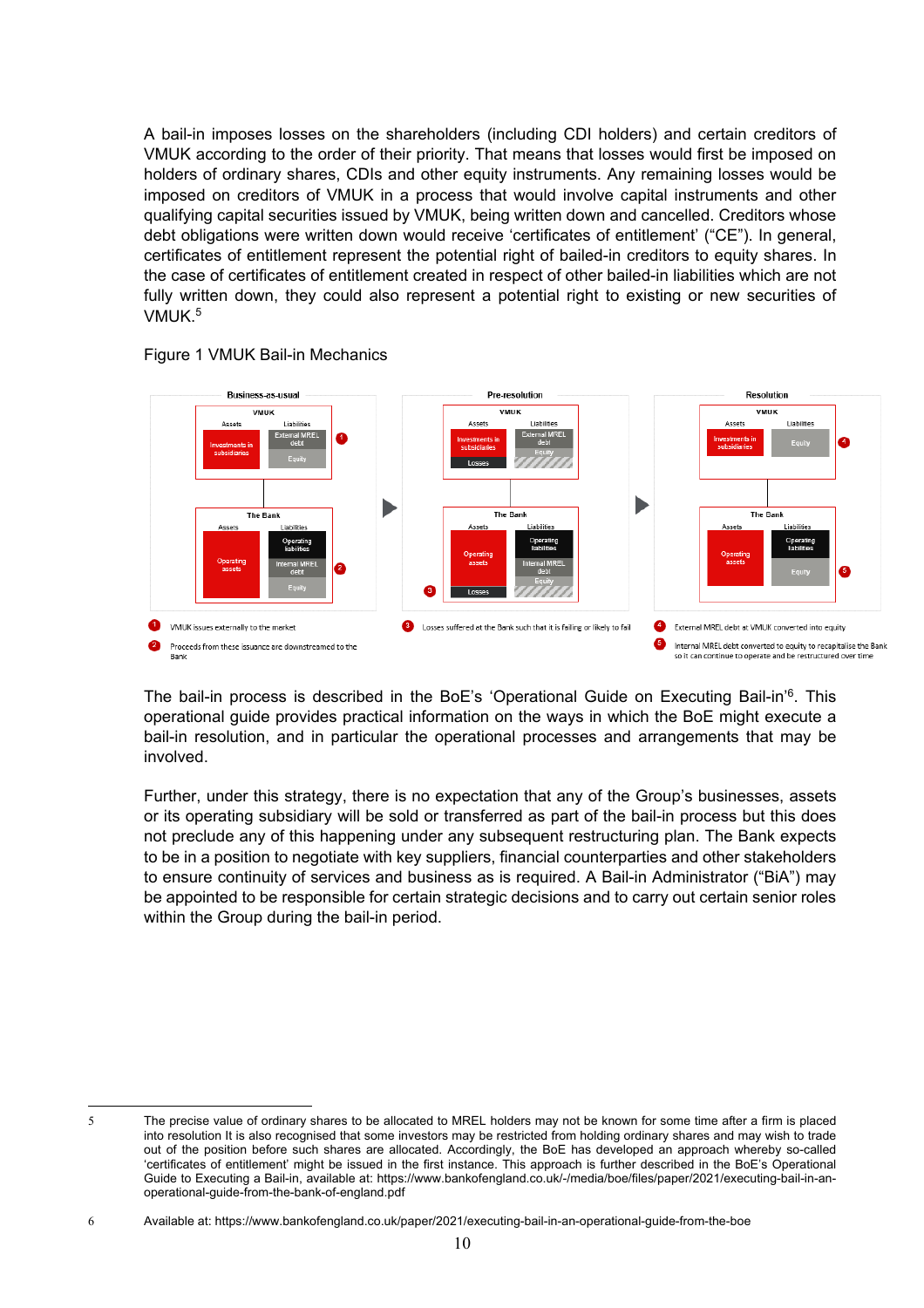# **Conduct of a Resolution**

The BoE has explained how it might conduct a SPE resolution in its *Approach to Resolution*  document.7 The proposed resolution timeline is extracted below:



Figure 2 BoE's Approach to Resolution (from the BoE's RAF SoP)

The Group would support the practical implementation of SPE bail-in using documentation that has been prepared to identify and establish processes and procedures that the Group would be required to follow in the event of any signs of financial distress that could trigger resolution including the MRP (described in Section 5 above) which is a core tool for the implementation of the RAF. The MRP is supported by suite of barrier-level playbooks, which provide further detail on how decisions are expected to be actioned and how management information is expected to be collated and produced. The barrier-level playbooks detail working level actions necessary to produce management information and action Board/BoE decisions, including Governance steps and detail underlying capabilities.

## **6.2 Creditors**

The SPE resolution strategy seeks to prevent any defaults by the Group's main operating subsidiary, the Bank, or impairment of liabilities to the Bank's creditors. Our strategy is designed to allow the Bank to meet its payment and performance obligations to its counterparties, vendors and other creditors. Likewise, such parties generally are prevented from terminating their agreements as a result of the resolution of the Group. This is described in Sections 7.2 (b) and 7.2 (c).

<sup>7</sup> The Bank of England's approach to resolution, October 2017, available at: https://www.bankofengland.co.uk/- /media/boe/files/news/2017/october/the-bank-of-england-approach-to-resolution.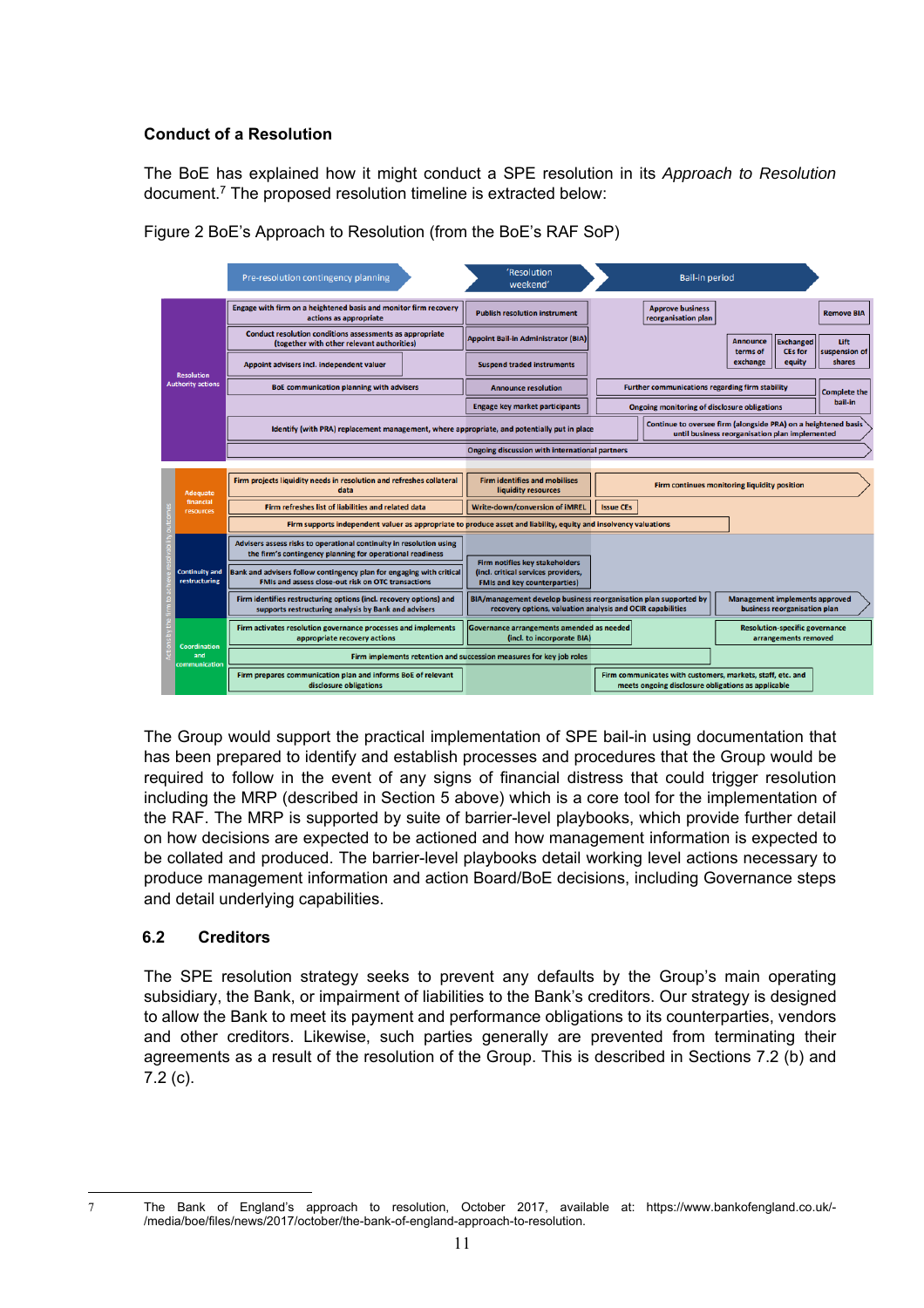Notwithstanding this, it cannot be absolutely ruled out that a bail-in would also result in the write down or conversion of other, more senior-ranking liabilities of the Bank. In this unlikely circumstance, many creditors would be protected by the express exclusions from bail-in provided for under section 48B of the Banking Act 2009. In particular, holders of secured liabilities, depositors that are eligible for protection under the UK Financial Services Compensation Scheme ("FSCS"), employees in respect of fixed remuneration (and some variable remuneration) entitlements, pensions schemes and suppliers of non-financial goods and services that are critical to our daily operations are all expressly excluded from the potential scope of any bail-in.

# **6.3 Depositors**

Under a SPE resolution strategy, it is intended that none of VMUK's subsidiaries, including the Bank, would enter resolution. Further, the strategy is aimed at ensuring that depositors continue to have uninterrupted access to their deposits and related banking services throughout the entire resolution process. Part of the resolution planning process involves assessing the likely sources and modelling the likely uses of liquidity in resolution, including that required to meet any withdrawals made by depositors in the unlikely event that they might arise. The Group has a variety of sources of liquidity available to it, including central bank facilities that may be made available by the BoE that rely on the Group providing sufficient qualifying collateral to support any drawings.

More details of the Group's liquidity exposures and the measurement and mitigation of liquidity risk and sources of funding can be found within the Risk Report in the VMUK Annual Report and Accounts 2021.

## **6.4 Vendors and Service Providers**

The UK resolution framework recognises the critical importance of preserving relationships with key vendors and service providers. Liabilities to key vendors and service providers are excluded from the scope of liabilities that could be affected by a bail-in. These relationships are entered into by the Bank which is not expected to be placed into resolution proceedings and which will continue to operate on an ordinary basis.

## **7. ACHIEVING THE RESOLUTION OUTCOMES**

This section describes what the Group has done to address the barriers to resolution and how this supports the delivery of the Resolution Outcomes as described in Section 4.3.

## **7.1 Outcome 1: Adequate Financial Resources**

To be considered resolvable, the Group must ensure it has financial resources available to it to absorb losses and recapitalise it without exposing public funds to losses. This includes resources to meet the Group's financial obligations in resolution and ensure the Bank (and the other subsidiaries in the Group) continue to meet their obligations as they fall due. This means the Group must:

- 1. Meet the 'minimum requirements for eligible liabilities' (MREL) appropriately distributed across its business;
- 2. Be able to analyse and mobilise liquidity in resolution; and
- 3. Be able to support a timely assessment of its capital position and recapitalisation needs.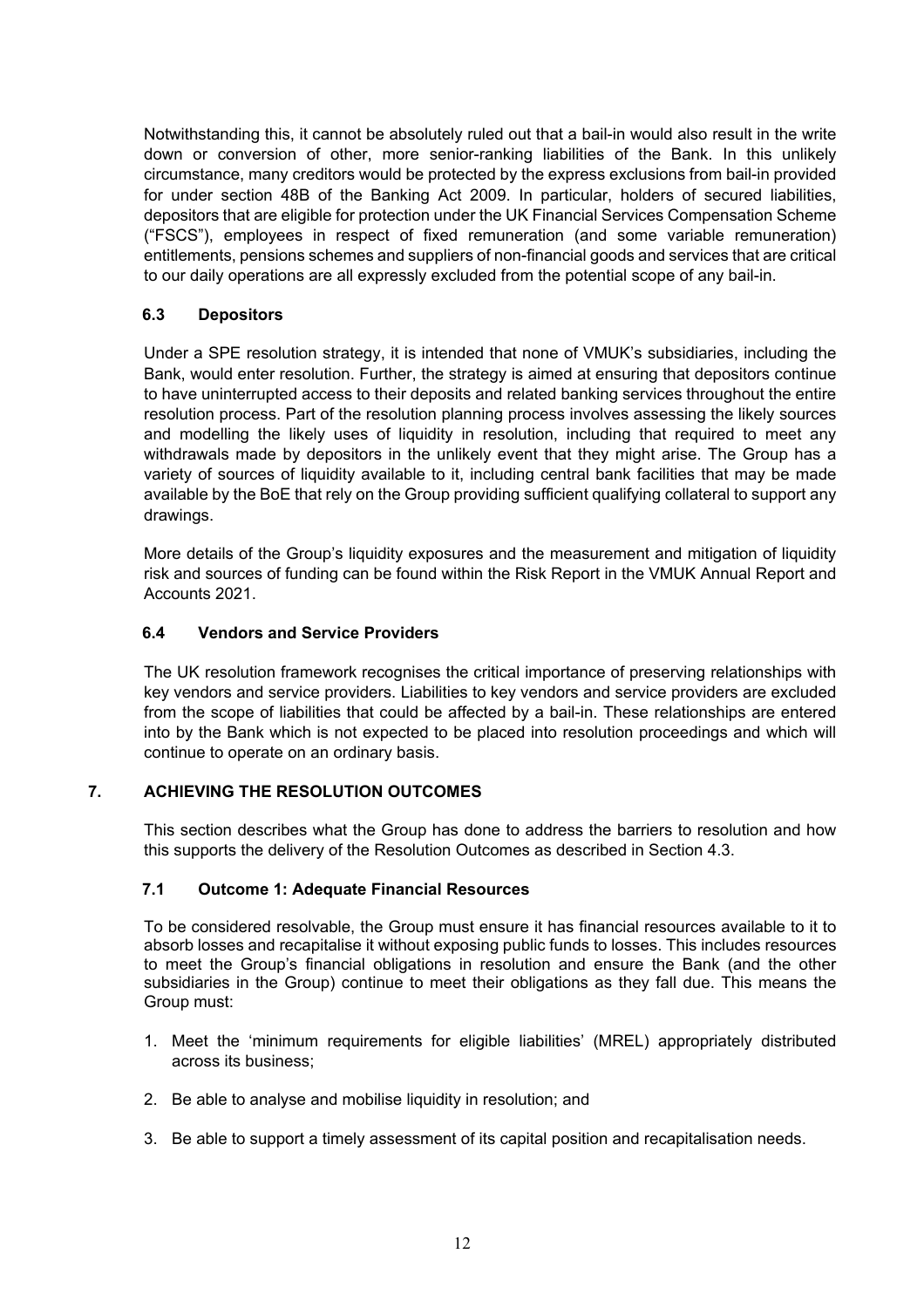# **a) Summary of Capabilities**

The Group has the following capabilities in place to help enable it to achieve the adequate financial resources resolvability outcome:

- 1. The Group has an MREL ratio in excess of end-state plus buffer requirements and therefore considers that it has sufficient amount of resources that can credibly and feasibly be used to absorb losses and recapitalise VMUK in a resolution scenario to a level that enables it to continue to comply with the conditions for regulatory authorisation and sustain market confidence.
- 2. The Group believes the strength and depth of the Group's liquidity risk management capability, the adaptability of that capability to a resolution scenario and the detailed understanding of the implications of resolution on the Group's funding and liquidity position support the RAF.
- 3. The Group believes it has capabilities in place to support an independent valuer in the delivery of timely and robust valuations and has documented the capabilities in extensive operational documentation, enabling a timely assessment of its capital position and recapitalisation needs to be established.

# **b) MREL**

To ensure resolvability, the Group must meet the 'minimum requirements for eligible liabilities' (MREL) appropriately distributed across its business. Therefore, the Group must maintain a sufficient amount of resources that can credibly and feasibly be used to absorb losses and recapitalise it to a level that enables it to continue to comply with the conditions for regulatory authorisation and sustain market confidence.

In assessing whether a firm has met this objective, the BoE considers how firms have implemented the BoE and PRA's policies relating to MREL (the BoE Statement of Policy on Approach to Setting a Minimum Requirement for Own Funds and Eligible Liabilities<sup>8</sup>) and how firms have met the following principles:

- 1. Principle 1: Loss-absorbing resources and monitoring;
- 2. Principle 2: Write-down and/or conversion of external and internal MREL instruments in resolution;
- 3. Principle 3: The role of internal MREL in supporting the preferred resolution strategy;
- 4. Principle 4: Clean holding company; and
- 5. Principle 5: Documentation and internal policies.

The BoE has confirmed that it expects the Group to meet an end-state MREL requirement (plus buffers) equivalent to 24.7 per cent. of Risk Weighted Assets ("RWAs") in 2022 (based on December Pillar 2A Total Capital requirement of 3.1 per cent.). The Group's IFRS 9 transitional MREL ratio of 32.2 per cent. as at 31 December 2021 (FY21: 31.9 per cent.) represents a prudent buffer of 7.5 per cent. or circa £1.8bn over this end state requirement. Further details of VMUK's MREL resources can be found in the 'Virgin Money UK PLC Pillar 3 Disclosures 2021' at: https://www.virginmoneyukplc.com/downloads/pdf/vm-pillar-3-2021.pdf

<sup>8</sup> The Bank of England's approach to setting a minimum requirement for own funds and eligible liabilities (MREL) December 2021 available at: https://www.bankofengland.co.uk/paper/2021/the-boes-approach-to-setting-mrel-sop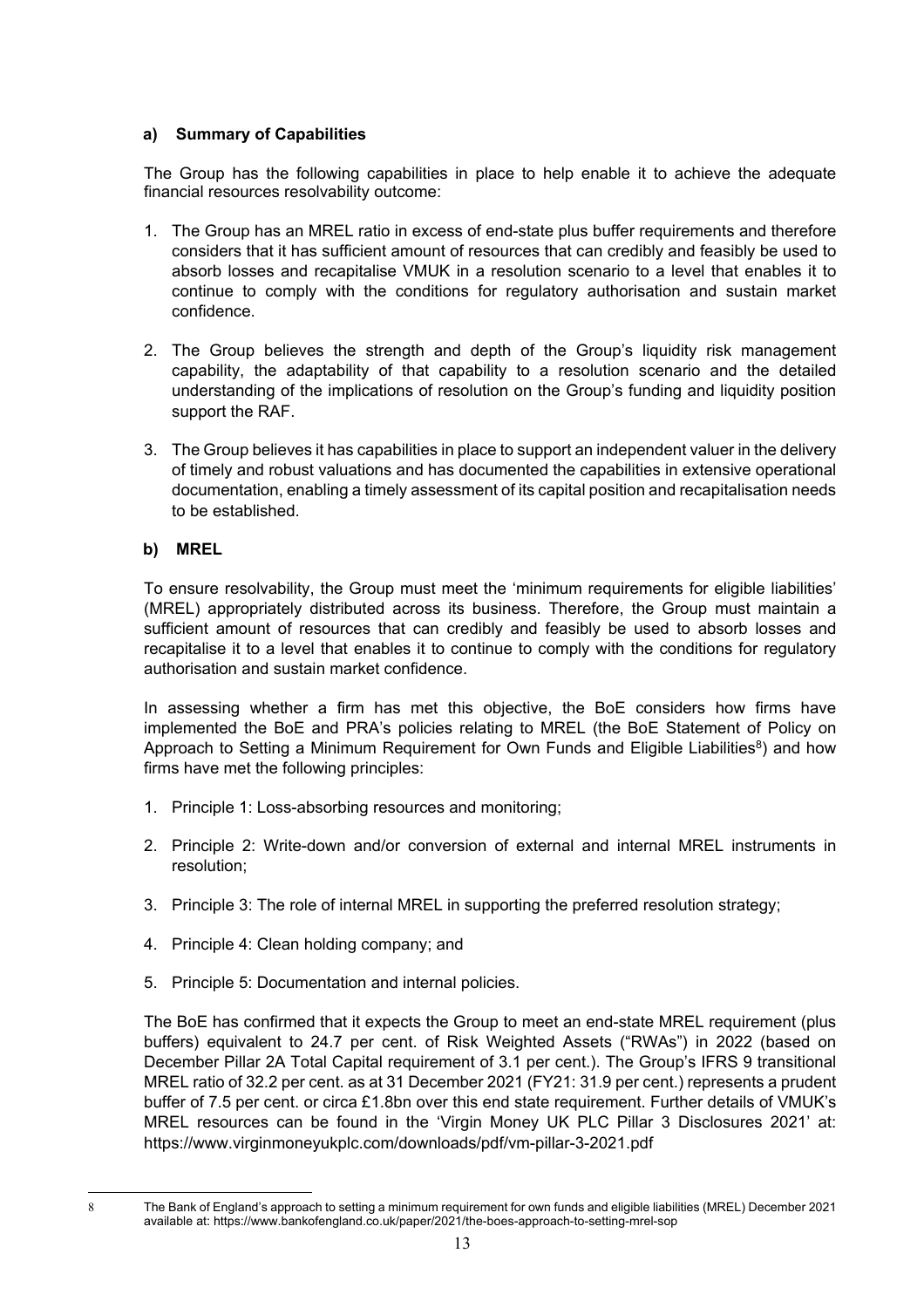Given VMUK's MREL ratio is in excess of end-state plus buffers requirement, the Group is of the view it has sufficient amount of MREL resources. Having also assessed its capabilities against the BoE and PRA's policies relating to MREL and five principles, as summarised above, the Group is also of the view that these resources can credibly and feasibly be used to absorb losses and recapitalise it to a level that enables it to continue to comply with the conditions for regulatory authorisation and sustain market confidence.

This is supported by the Group's simple, vertical structure, comprising its holding company and resolution entity, VMUK, and main operating subsidiary, the Bank. All of the Group's external own funds and MREL instruments are issued by VMUK.

VMUK is registered in England and the Bank is registered in Scotland, meaning the Group does not need to consider whether its loss-absorbing instruments comply with the relevant requirements of any overseas based authorities.

For UK groups with a simple structure e.g. a single material subsidiary that sits below a UK resolution entity with few, if any, other subsidiaries, the BoE does not expect to adjust downwards the internal MREL for that UK material subsidiary. As such, the Group's internal MREL requirement has been set at 100 per cent. of its external MREL requirement. As required, all external own funds and MREL instruments are down streamed to the Bank on a back-to-back basis, meaning there is no surplus of external MREL resources over the sum of internal MREL resources held at the resolution entity level. As a result, internal MREL resources in an amount equal to external MREL resources are readily available to recapitalise the Bank and there are no differences in form between internal and external instruments which could impact resolvability, or the passing of losses and recapitalisation needs to VMUK.

The Group's 5-year projected Capital and Funding plans, which include planned maturities of all existing (internal and external) own funds and MREL instruments and planned new issuances, are approved by the Board. The Board approval delegates to each of any one Executive Director or the CFO the power to approve the amount, timing, currency and terms of any issuance and allows for additional issuance over plan volumes should the need arise, i.e. to maintain MREL compliance.

Tier 1 Risk Appetite Statement ("RAS") applies to both internal and external MREL, supported by internal risk management policies detailing the actions that would be taken in event of a breach of RAS settings relating to MREL. The Group's current (and projected) MREL position versus RAS is monitored through its Capital Plan and reported to the Asset and Liability Committee ("ALCO") on a monthly basis. The Capital Plan is produced on a Group-Consolidated, Solo-Consolidated and Ring-Fenced Bank Sub-Group basis.

The sum of VMUK's liabilities that do not qualify as MREL (excluding liabilities that previously met the MREL eligibility criteria but no longer meet the minimum maturity requirement that do not qualify as MREL) do not exceed 5 per cent. of its overall external MREL resources or 10 per cent, of its MREL resources in the same creditor class. This requirement is measured as part of the capital planning process and is reported to ALCO on a monthly basis.

Documentation that is relevant to the Group's MREL position is maintained in a way that can be made available to the BoE as required.

In summary, the Group has an MREL ratio in excess of end-state plus buffers requirement and therefore considers that it has sufficient amount of resources that can credibly and feasibly used to absorb losses and recapitalise the Group in a resolution scenario to a level that enables it to continue to comply with the conditions for regulatory authorisation and sustain market confidence.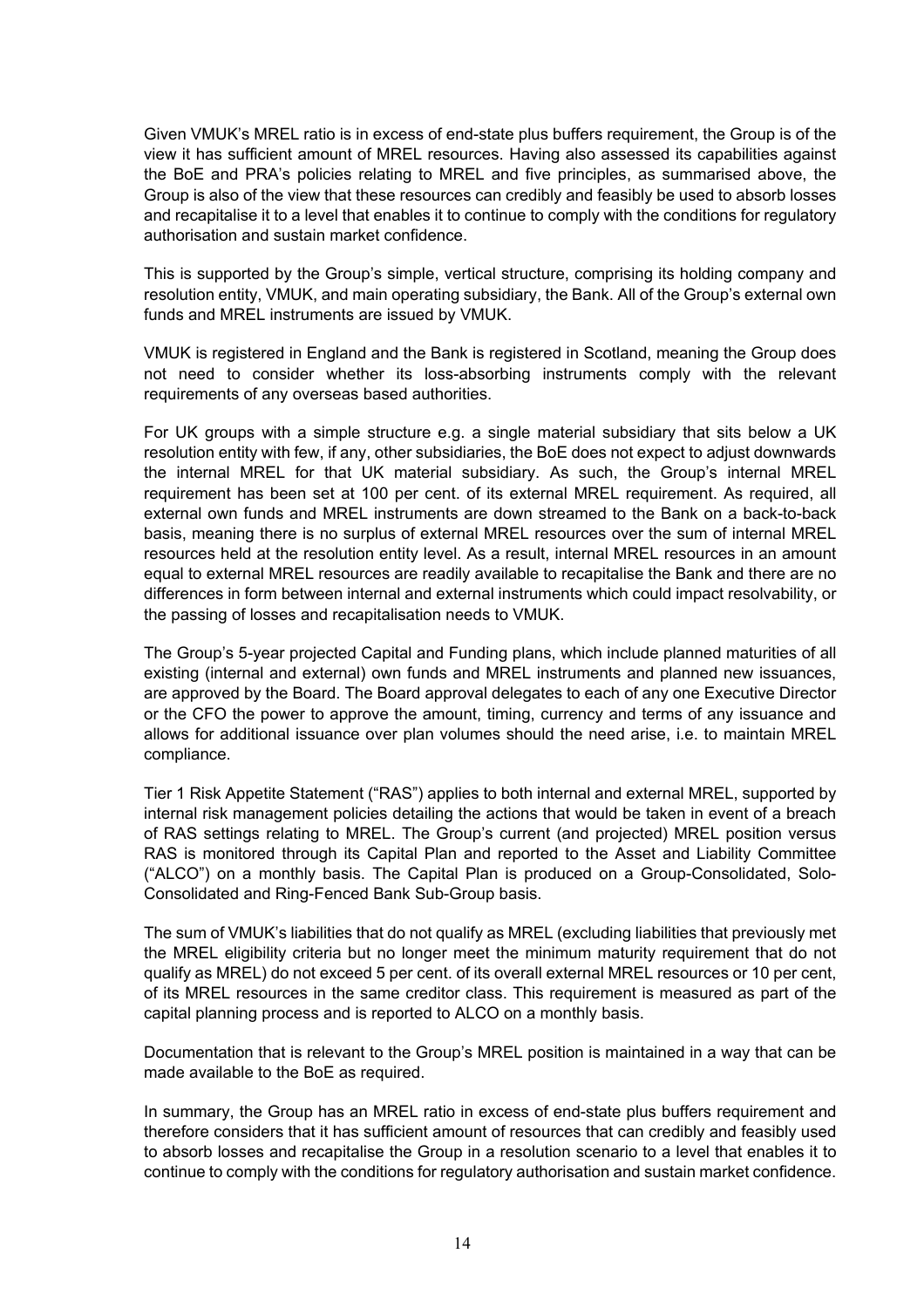As a consequence, the Group believes it has the capabilities, resources and arrangements in place to meet the requirements of the BoE and PRA's policies relating to MREL.

#### **c) Funding in Resolution**

The BoE expects that firms will be able to analyse and mobilise liquidity in resolution. This means the Group needs to be able to estimate, anticipate and monitor its potential liquidity resources and needs and mobilise liquidity resources, in the approach to and throughout resolution. The Group has developed liquidity analysis capabilities and corresponding governance arrangements in order to satisfy this objective. The capabilities the Group has designed meet the six principles within the BoE's Statement of Policy on Funding in Resolution.<sup>9</sup>

As detailed in Section 5, as the Group has a simple structure both in terms of business model and organisational design, the resolution process is more straightforward. The Group is a UK focused retail bank predominantly funded by personal and business customers. Customer funding is supported by the Group's ongoing wholesale funding programmes, medium-term secured funding issuance, regulated covered bonds and unsecured medium-term notes. The Group also has access to and has drawn against the BoE Term Funding Scheme with additional incentives for small and medium-sized enterprises ("SMEs"), the scheme introduced to support the UK through periods of instability. The Group does not have a trading book and therefore does not have exposure to collateral positions resulting from trading. The Group has no reliance on wholesale market counterparties for short term wholesale funding making it less credit ratings sensitive.

The approach to addressing the funding in resolution barrier is to build on the Group's existing processes for liquidity management since these are designed to manage its responsibilities even in extreme stress scenarios.

In particular, the Group has the following capabilities, it:

- 1. can measure liquidity and funding risk on a timely basis;
- 2. has adequate resources today to manage material intra-day and short-term liquidity outflows at the onset of a stress;
- 3. has forecasting capabilities with the ability to adapt to changing circumstances under stress; and
- 4. has a clearly defined communication and escalation framework in place supporting timely decision making and BoE contact to support funding needs as required.

The Group has demonstrated capability through existing stress testing, relevant stress experience and detailed assessment of the Group's liquidity risk drivers in the context of resolution. The impact of the COVID-19 pandemic stress enabled the Group to test its liquidity reporting capabilities with daily balance sheet management information produced from Day 1 of the stress. The experience of COVID-19 across 2020 provided a real life example of the Group's ability to re-forecast and re-plan as a result of the impact on the balance sheet and operating environment.

The Group believes it has identified all liquidity requirements in resolution, what liquidity resources would be available in resolution and the implications for its existing wholesale funding programmes including continuation of market access. The Group has considered other sources of collateral that might be enabled to serve as collateral for central bank funding.

<sup>9</sup> The Bank of England's Statement of Policy on Funding in Resolution available at: https://www.bankofengland.co.uk/- /media/boe/files/paper/2019/bank-of-england-funding-in-resolution-sop.pdf9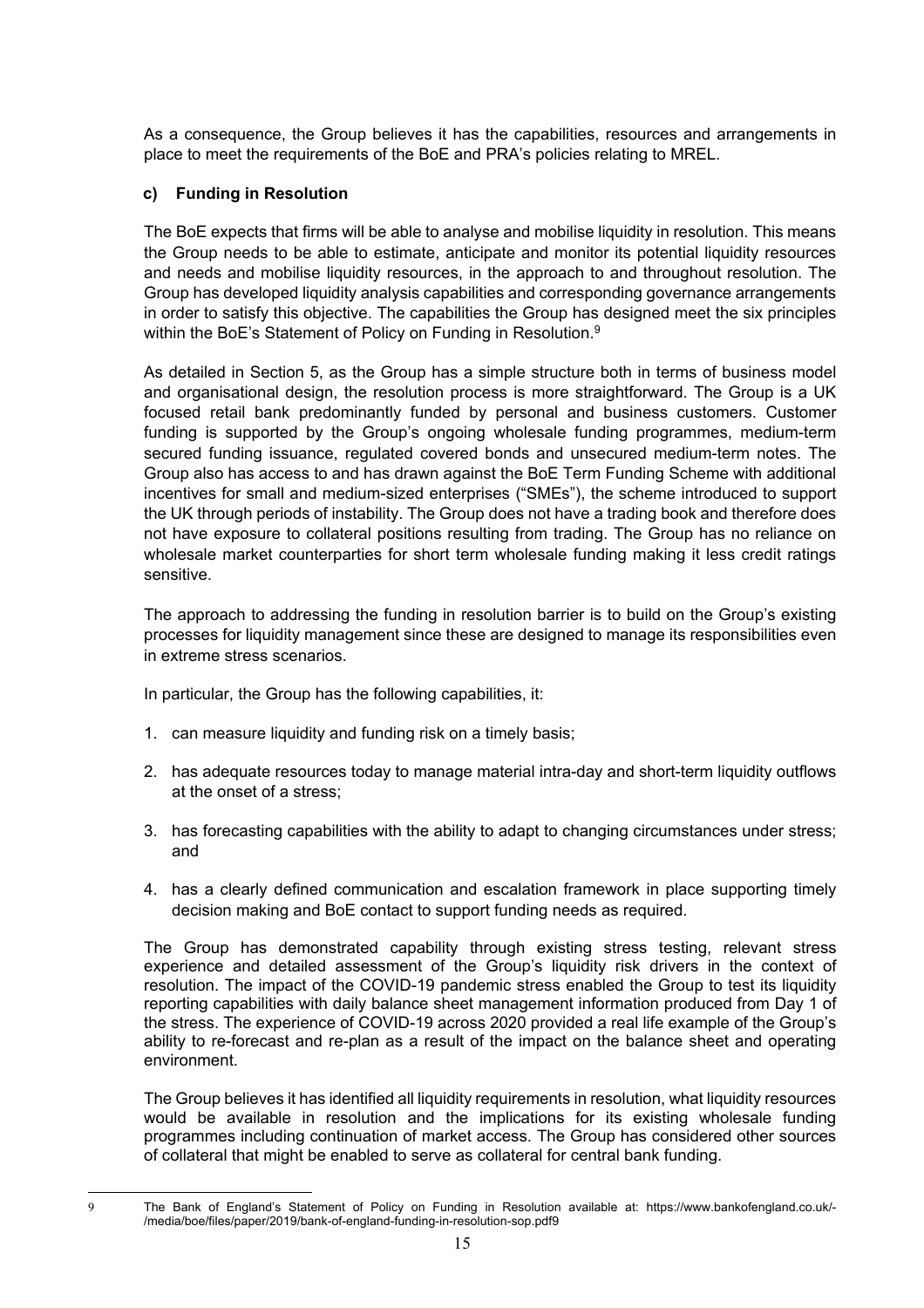The Group is comfortable that it has the capability and flexibility in the day to day funding and liquidity capability to face-in to liquidity stress, from the initial emergence of the stress through into recovery then on to resolution and restructuring as required.

Additional cross-barrier fire drill testing and targeted simulation testing of key components of Funding in Resolution will further enhance the testing and assurance outcomes, validating the capabilities and identify learnings for further enhancement going forward.

The Group believes the strength and depth of the Group's liquidity risk management capability, the adaptability of that capability to a resolution scenario and the detailed understanding of the implications of resolution on our funding and liquidity position support a positive self-assessment outcome. As described in Section 8.2 (a), 'Outcome 1: Adequate Financial Resources', the Group is working on enhancements relating to the production of resolution specific liquidity analysis.

As a consequence, the Group believes it has the capabilities, resources and arrangements in place to meet the requirements of the BoE's Statement of Policy on Funding in Resolution.

#### **d) Valuations**

In the context of the Group's resolution strategy, the ability to carry out robust and timely valuations of assets and liabilities is critical to ensure that the losses imposed on the holders of VMUK's MREL are sufficient to recapitalise the Group, and that bailed-in creditors are allocated appropriate equity interests in the Group, following any necessary restructuring.

To enable resolvability, the Group must provide timely and robust information to an independent valuer as appointed by the BoE. The broad purpose of these valuations is to estimate the extent of resolution action necessary and to inform the choice and use of resolution tools. There are four valuation methodologies the Group must be capable of supporting:

- a) Valuation 1 Failing or likely to fail;
- b) Valuation 2 Asset and liability valuation;
- c) Valuation 3 Equity valuation; and
- d) Valuation 4 Estimated insolvency outcome.

Together, the "Valuations". The capabilities the Group has designed meet the seven principles within the BoE's Statement of Policy on Valuation Capabilities to Support Resolvability<sup>10</sup> and the outcome of the Group's testing and assurance approach demonstrates that the capabilities can produce the required Valuations.

The approach adopted for Valuations utilises, as far as possible, existing Group processes and documentation and tailored them to meet the requirements of the BoE's Statement of Policy on Valuation Capabilities to Support Resolvability. Accordingly, the processes, procedures and models are used regularly resulting in them being tested in business as usual ("BAU") on an ongoing basis.

In meeting the expected objective for Valuations, the Group has developed valuation capabilities, principally through modelling capability, that produce timely and robust valuations that can support effective resolution.

<sup>10</sup> The Bank of England's Statement of Policy on Valuation Capabilities to Support Resolvability available at: https://www.bankofengland.co.uk/paper/2018/the-boes-policy-on-valuation-capabilities-to-support-resolvability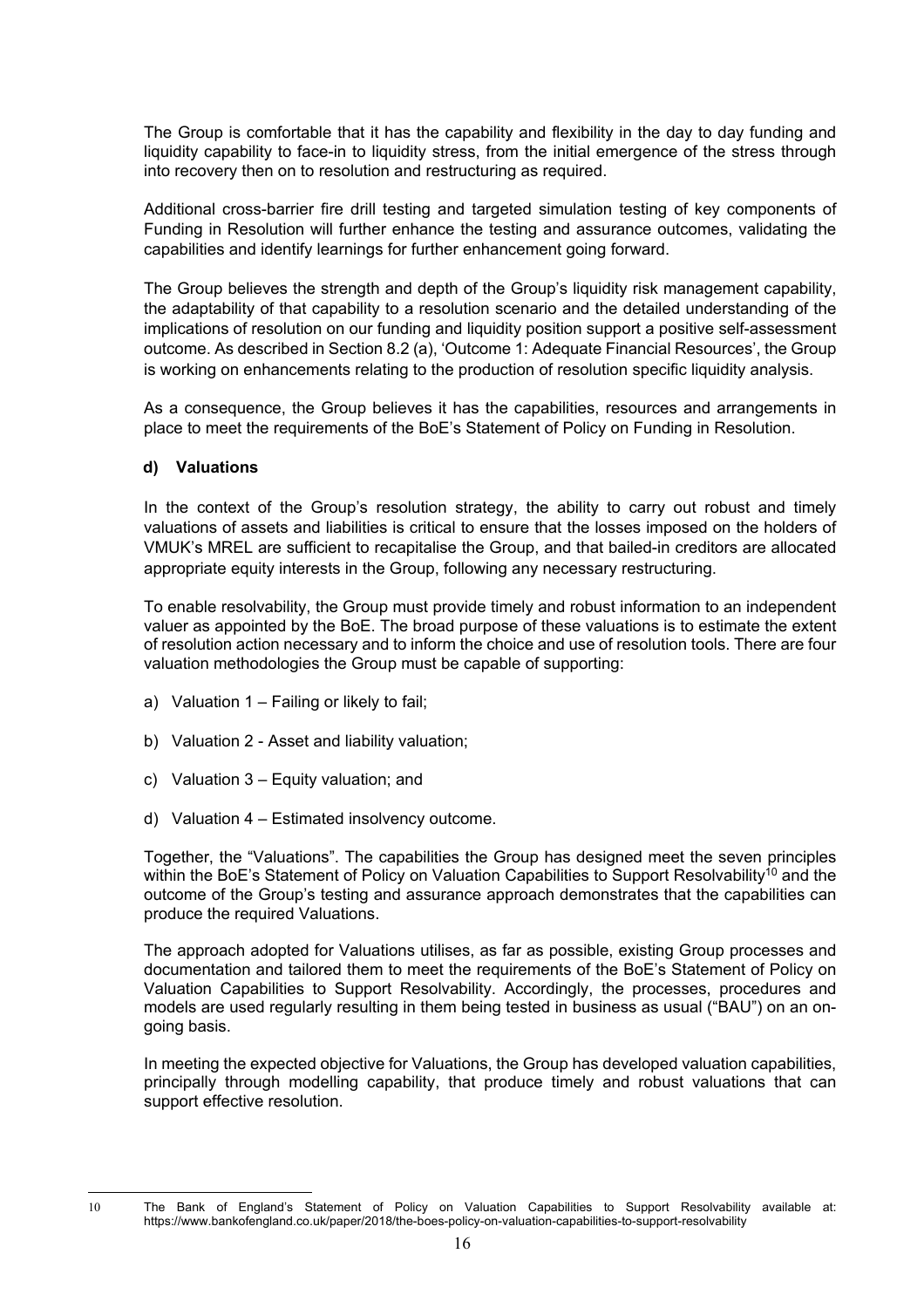All models have been built and operationalised to support the Independent Valuer ("IV") appointed by the BoE and BAU operations. These models, and the processes of Valuation 2, are utilised in BAU to produce the audited IFRS 7 disclosures within the Group's financial statements which are subject to Board approval. Valuation 1 is used for BAU reporting and the process for Valuation 3 is used within financial planning and analysis for reforecasting scenarios. All outputs, including those which are modelled, are supported by detailed data and information which will be made available to the IV via the Group's dedicated Virtual Data Room. This approach will allow an IV to access all relevant data sets, as well as the Group's models and therefore will provide them with flexibility in their approach to the valuation scenario. The Group has documented these capabilities in detailed operational documentation.

The Group has capabilities in place to support an IV in the delivery of timely and robust valuations. The Group has documented capabilities in extensive operational documentation. As a consequence, the Group believes it has the capabilities, resources and arrangements in place to meet the requirements of the BoE's Statement of Policy on Valuation Capabilities to Support Resolvability.

#### **7.2 Outcome 2: Continuity and Restructuring**

To be resolvable the Group should be able to continue to do business through resolution and restructuring ensuring activities can continue while the authorities take charge and begin to restructure the Group in such a way that the business can be reshaped, including any parts of it being sold or wound down. Ensuring continuity should result in the Group's financial and operational contracts not being materially disrupted or terminated and that direct or indirect access to services delivered by financial market intermediaries should be maintained. This is important to having a continuing business that can be returned to long-term viability through restructuring.

Continuity and restructuring has been considered in the following context:

- 1. preventing the early termination of financial contracts;
- 2. ensuring operational continuity arrangements for the continued provision of critical services and critical functions at the point of entry into resolution and through post-stabilisation restructuring;
- 3. ensuring continued access to clearing, payment, settlement and custody services; and
- 4. ability to plan and execute restructuring effectively and on a timely basis.

#### **a) Summary of Capabilities**

In order to enable it to achieve the continuity and restructuring outcome, the Group has capabilities in place:

- 1. to assess the risk of early termination of financial contracts and develop relevant reporting and communications;
- 2. to provide that in a resolution scenario, all critical functions can continue and has developed detailed mapping and documentation to understand potential areas of disruption;
- 3. to facilitate continued access to FMI services during resolution and restructuring; and
- 4. to plan and execute appropriate restructuring options.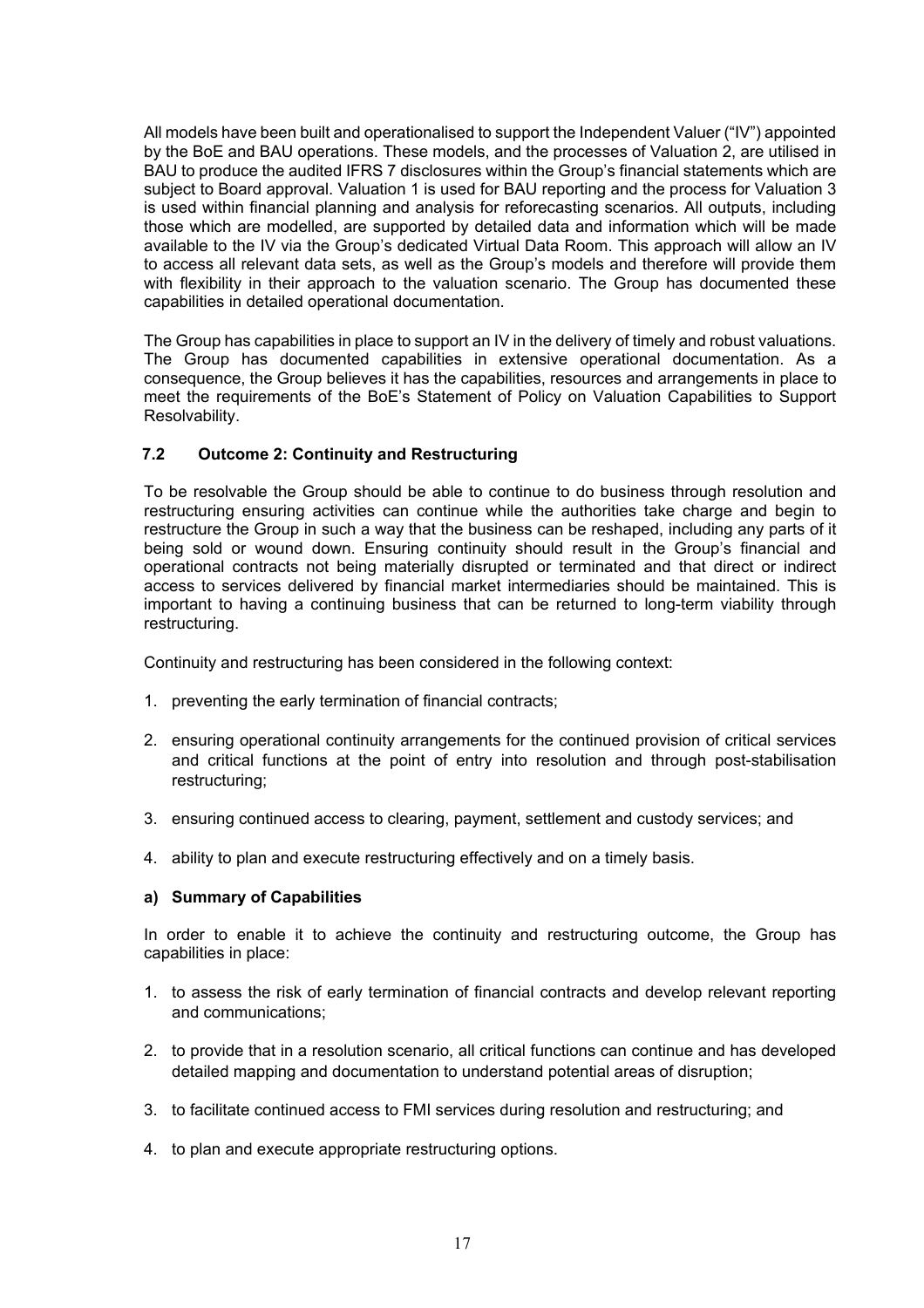#### **b) Continuity of Financial Contracts**

To be considered resolvable, the Group should suitably address the risk of early termination of its financial contracts upon entry into resolution to limit any impact on their stability and the wider financial system. Given the Group's structure, products on offer and customer base, the Group does not have a complex pool of financial contracts.

The Group has reviewed its financial contracts to satisfy itself that it is in compliance with PRA rules regarding contractual stays in financial contracts and has concluded that any contracts that are not governed by UK law include appropriate resolution language. In addition, the Group is able to identify its financial contracts and have information about these financial contracts readily available during a resolution scenario. The Group has also developed communications capabilities that can be used to engage with counterparties to financial contracts as required during resolution. Financial counterparties are identified and their details listed in a database which is maintained by the Group treasury management system and periodically reviewed.

As a result, the Group believes it has suitably addressed the risk of early termination of its financial contracts upon entry to resolution to limit any impact on the stability of the Group and the wider financial system (i.e. market contagion). It has also developed relevant reporting and communications capabilities for use in a resolution scenario.

As a consequence, the Group believes it has the capabilities, resources and arrangements in place to meet the requirements of the PRA rules on continuity of financial contracts.

#### **c) Maintaining Operational Continuity in Resolution (OCIR)**

To be considered resolvable the Group should ensure operational continuity of critical services at the point of entry into resolution and permit post-stabilisation restructuring, to ensure the continuity of banking services and critical functions. Critical services are activities, functions or services performed for one or more business units of the bank or for the bank and another member of its group, the failure of which would lead to the collapse of or present a serious impediment to the performance of the bank's critical functions or core business lines. The Group has identified its critical economic functions ("CEF") as:

- 1. Deposit Taking (Current Accounts and Savings Accounts for Retail and SME Customers);
- 2. Mortgage Servicing;
- 3. Credit Card Servicing;
- 4. Cash Services; and
- 5. Payment Services.

The Group's assessment of resolvability is based on being able to demonstrate it has the appropriate operational continuity arrangements in place, or planned for, to ensure the continuation of these critical functions during and after the resolution period. The Group maintains a comprehensive mapping of critical services, and associated operational assets, within the Group's ServiceNow application to understand potential areas of disruption. The application allows the mapping to be refreshed as needed to maintain a current understanding of the operational dependencies between critical functions and the critical services that support them.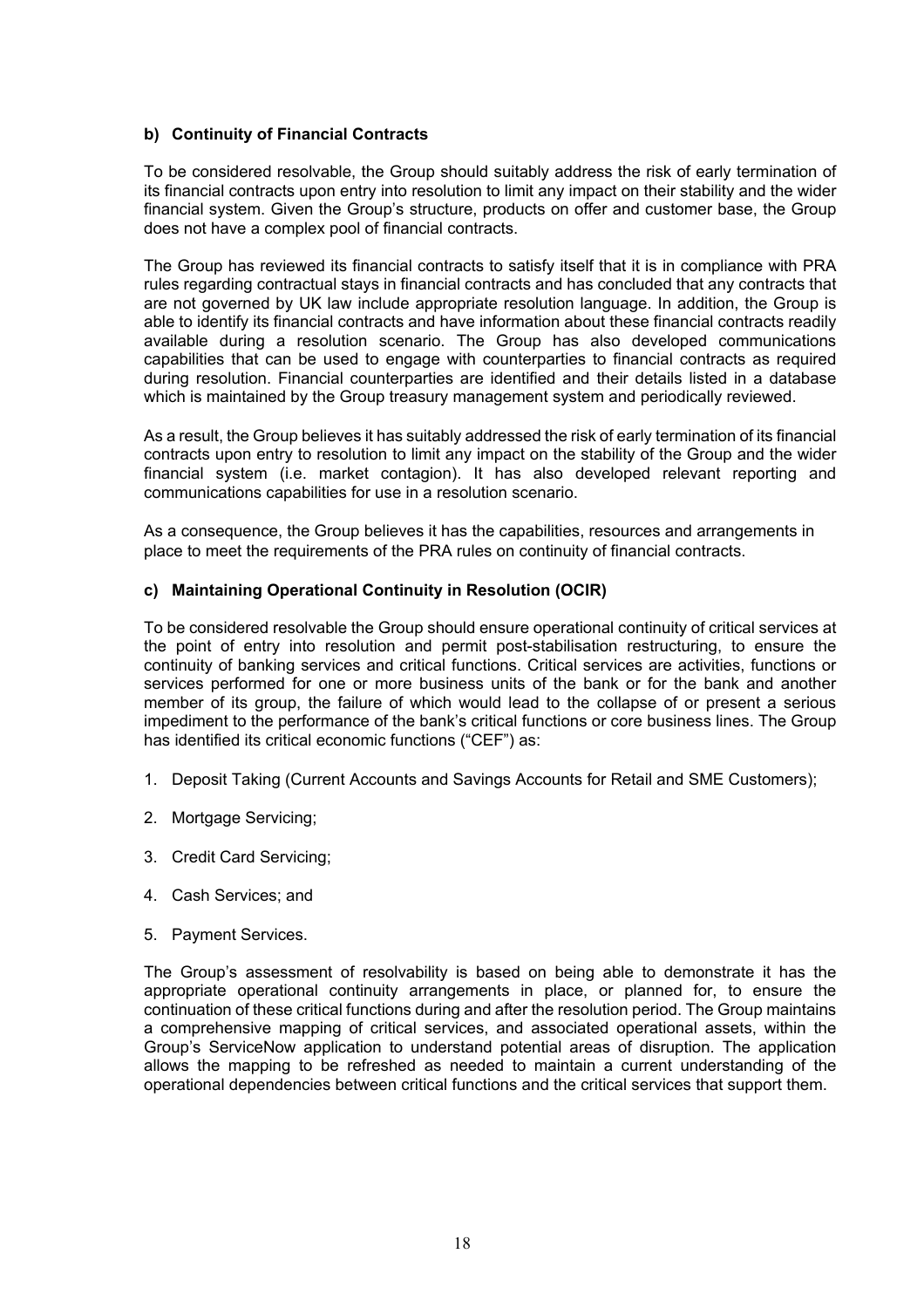In advance of the introduction of the PRA OCIR Policy<sup>11</sup> in 2019 an exercise was undertaken by the Group to include special resolution clauses in operational contracts for identified critical suppliers. Special resolution clauses are also included in the Group's standard contracts used in the procurement process. This helps the Group to mitigate the risks to successful resolution and restructuring from 3rd party providers seeking to terminate contracts as a result of the Group experiencing any rating downgrade triggered by resolution, change of control or technical insolvency.

To ensure timely payment of critical services during resolution the Bank, as the critical service provider, holds liquidity in reserve to cover six months' costs of running the critical functions. The Group maintains information to allow the creation of transitional service agreements (TSAs) if necessary and has the change capability necessary to support restructuring.

The Group complies with PRA OCIR Policy Supervisory Statement SS9/16 (Ensuring Operational Continuity in Resolution) relating to continuity of the critical services that support our CEFs (listed above) and as a result the continuation of CEFs throughout the recovery and resolution timeline.

The Group is confident that the capabilities in place described above mitigate the risks to an effective resolution and ensure operational continuity of critical functions and the associated critical services in the run up to and over any resolution period.

As a consequence, the Group believes it has the capabilities, resources and arrangements in place to meet the requirements of the PRA in relation to maintaining operational continuity in resolution.

#### **d) Continuity of Access to Financial Market Infrastructures**

The Group should take all reasonable steps available to facilitate continued access to clearing, payment, settlement and custody services in order to keep functioning at the point of entry into resolution and permit post-stabilisation restructuring, in accordance with the principles in the BoE's Statement of Policy on Continuity of Access to Financial Market Infrastructure<sup>12</sup> and therefore be considered resolvable. In a resolution situation, it is important the Bank continues to have access to Financial Market Infrastructures ("FMIs") so that the Bank is able to take appropriate steps to establish a post-stabilisation restructure, whilst maintaining payment services to customers and protecting any further contagion to the wider market.

In assessing whether a firm has met this objective, the BoE considers how firms have implemented the BoE and PRA's policies relating to continuity of access to financial market infrastructures and how firms have met the following principles:

Principle 1: Identifying FMI relationships;

Principle 2: Identifying FMIs that provide critical FMI services;

Principle 3: Mapping and Assessment of FMI relationships;

Principle 4: Usage of FMIs and FMI intermediaries; and

Principle 5: Contingency planning.

<sup>11</sup> In the UK, OCIR policy is set out in the Operational Continuity Part of the PRA Rulebook, available at: https://www.prarulebook.co.uk/rulebook/Content/Part/320890/01-06-2022 and PRA Supervisory Statement 9/16 (collectively the "PRA OCIR Policy").

<sup>12</sup> The Bank of England's Statement of Policy on Continuity of Access to Financial Market Infrastructure (FMIs) available at: https://www.bankofengland.co.uk/-/media/boe/files/paper/2019/bank-of-england-continuity-of-access-to-fmis-sop.pdf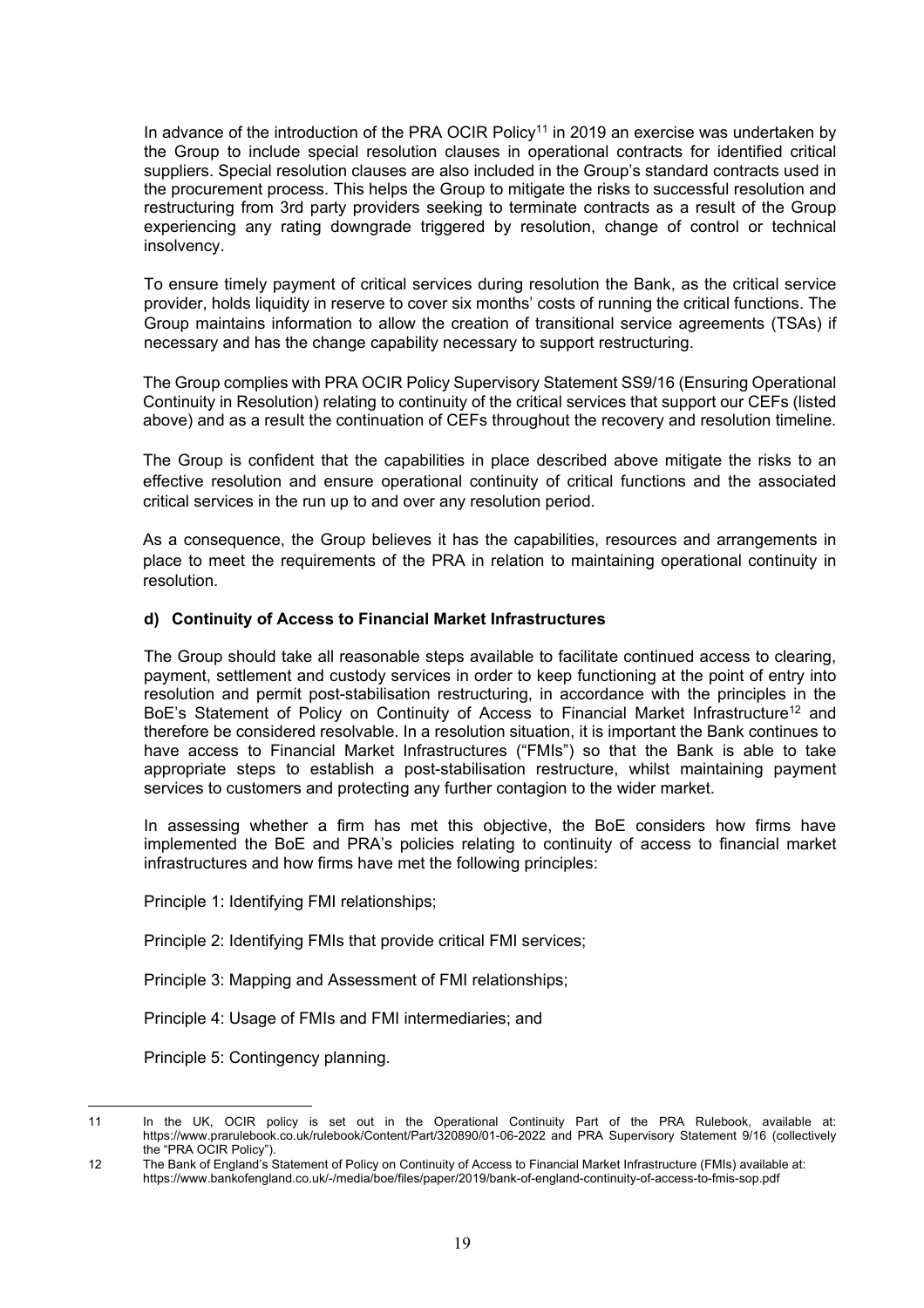After analysing FMI Service Provider membership requirements to ascertain how these may change during financial stress or if the Group was to enter into resolution, the Group has concluded that membership requirements do not change in these scenarios and understands the existing requirements of each FMI Service Provider, which must be maintained. Through review of existing contracts the Group has established they facilitate continued access to those FMIs where the Group has direct membership access rather than access through an intermediary ("direct FMIs") through resolution, should the Bank continue to meet requirements and therefore deems it unlikely that the Bank's direct FMIs would suspend, limit or terminate service.

The Group has developed a contingency plan ("Payments Plan") to support the Group's pre resolution and resolution activities, ensuring the Bank can maintain continuity of access to FMI services. The plan details controls such as liquidity requirements, cap management, enhanced monitoring of FMI activity and the Bank's communication strategy. Quarterly maintenance of key data and annual governance is conducted. BAU FMI activity and annual testing of capabilities aims to ensure the Bank maintains compliance and confirm that the plan is fit for purpose.

The Group's Payments Plan supports effective communication between barriers and FMIs in a time of financial stress or resolution. Critical FMIs are identified and documented within the Payments Plan, detailing the service they provide. Through establishing their jurisdiction and governing law, the Group has determined that no special provisions need to be put in place.

Where the Group's FMI intermediaries (an institution/supplier the Group utilises to gain access to FMI services) have the right to terminate services, the Group has either an OCIR compliant agreement in place, or has the ability to port services to another intermediary in the event of termination. Centralised data on FMI's can be provided to the BoE or BiA upon request.

The Group has assessed the collateral or liquidity requirements FMI Service Providers may place on the Group. Working collaboratively with the Funding in Resolution workstream and supported by the Group's Individual Liquidity Adequacy Assessment Process ("ILAAP") and Overall Liquidity Adequacy Rule ("OLAR"), anticipated liquidity requirements have been documented including prefunding requirements within the Payments Plan.

The Group believes it has the capabilities in place to facilitate continued access to FMI services during resolution and restructuring. The Group has addressed each of the BoE's SoP principles as described above and whilst it believes it already meets the requirements and has removed this barrier to resolution, ongoing enhancements and testing will substantiate the Group's continued confidence in this assessment.

As a consequence, the Group believes it has the capabilities, resources and arrangements in place to meet the requirements of the BoE Statement of Policy on Continuity of Access to FMIs.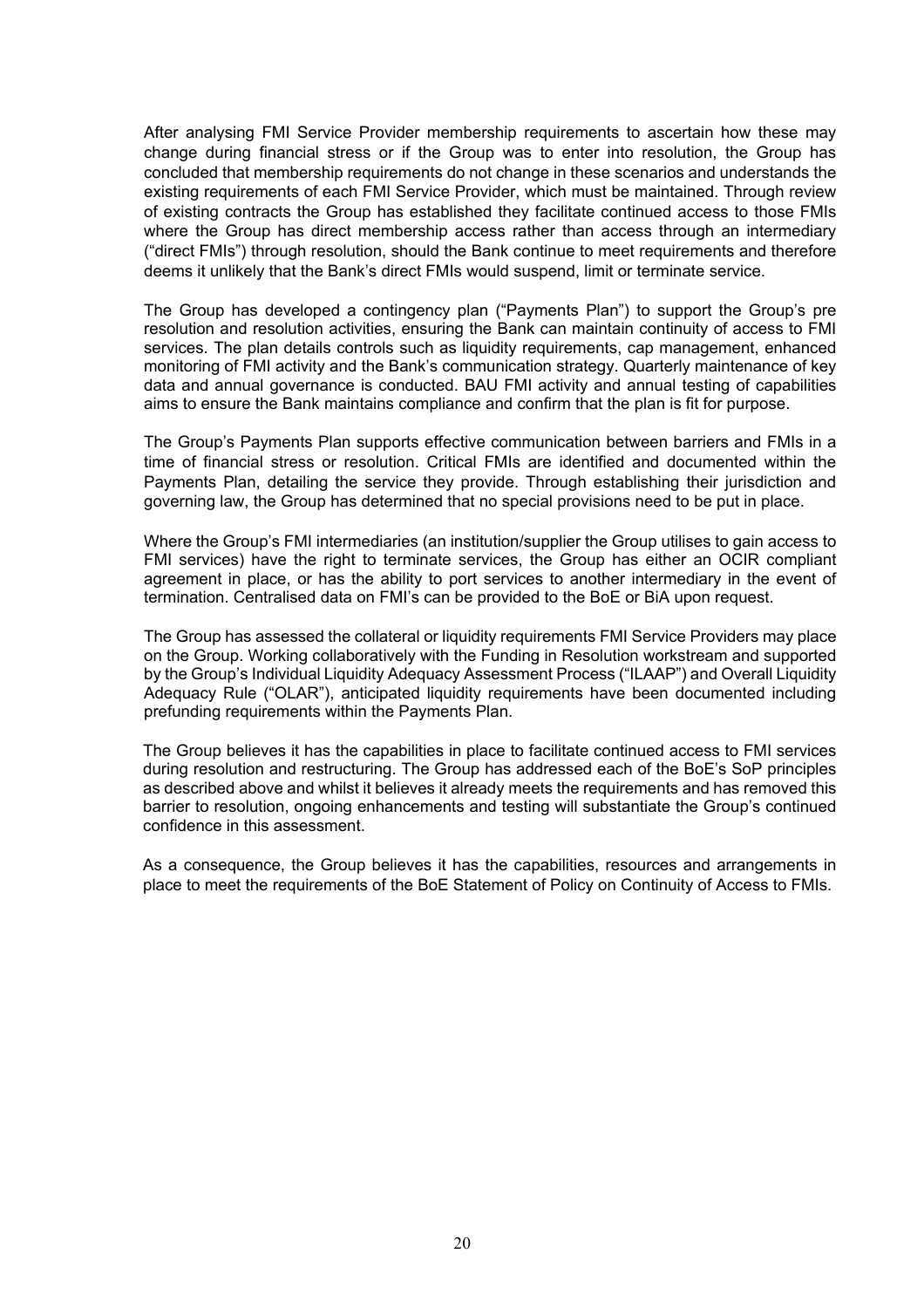#### **e) Restructuring Planning**

To be considered resolvable firms should be able to plan and execute restructuring effectively and on a timely basis in the event of resolution, taking into account the objectives applicable to that firm's preferred resolution strategy. In assessing whether a firm has met this objective, the BoE considers how firms have implemented the BoE Statement of Policy on Restructuring Planning<sup>13</sup> and how firms have met the following principles:

- 1. Principle 1: Identification of restructuring options;
- 2. Principle 2: Evaluation of restructuring options;
- 3. Principle 3: Planning for execution of restructuring options; and
- 4. Principle 4: Documentation and assurance.

As detailed in Section 5, as the Group has a simple structure both in terms of business model and organisational design, the resolution process is more straightforward. The Group is a UK focused retail bank. The Group does not have a trading book and therefore does not have exposure to collateral positions resulting from trading. The Group has no reliance on wholesale market counterparties for short term wholesale funding making it less credit ratings sensitive.

Apart from some wholesale funding transactions and foreign exchange support to business bank customers, the Group is a GBP denominated business. This means that the complexities of intragroup flows between material subsidiaries, cross jurisdiction funding, currency requirements and solvent wind-down are not relevant for the Group. Any external wholesale funding including MREL that is issued in non-GBP currencies is fully hedged back into GBP to eliminate foreign exchange risk.

Restructuring options available to the Group are limited to retail and business portfolios. Restructuring options have been identified by categorising the Group balance sheet and identifying assets that the Group would look to 'retain' or 'exit'. Scenario impacts have been assessed, considering connectivity to other RAF barriers and identifying Gap analysis to enhance future restructuring options. Options have been evaluated and given a Red, Amber or Green ("RAG") status. Restructuring options have been evaluated and documented by the relevant business area, including the execution steps.

The trigger point for commencing the production of the Business Reorganisation Plan ("BRP") in Resolution has been identified and incorporated into the Recovery Plan escalation framework. Roles and responsibilities along with contents and timelines for production of the BRP have been agreed with responsible teams to include a phased production and de-risk execution.

Having assessed its capabilities against the BoE's Statement of Policy on Restructuring Planning and considering the four principles outlined in it, the Group believes that it meets the Restructuring Planning requirements and believes it has appropriate restructuring options that are expected to allow the Group to achieve the Restructuring outcome.

<sup>13</sup> The Bank of England's Statement of Policy on Restructuring Planning available at: https://www.bankofengland.co.uk/- /media/boe/files/paper/2021/bank-of-england-restructuring-planning-sop-may-2021.pdf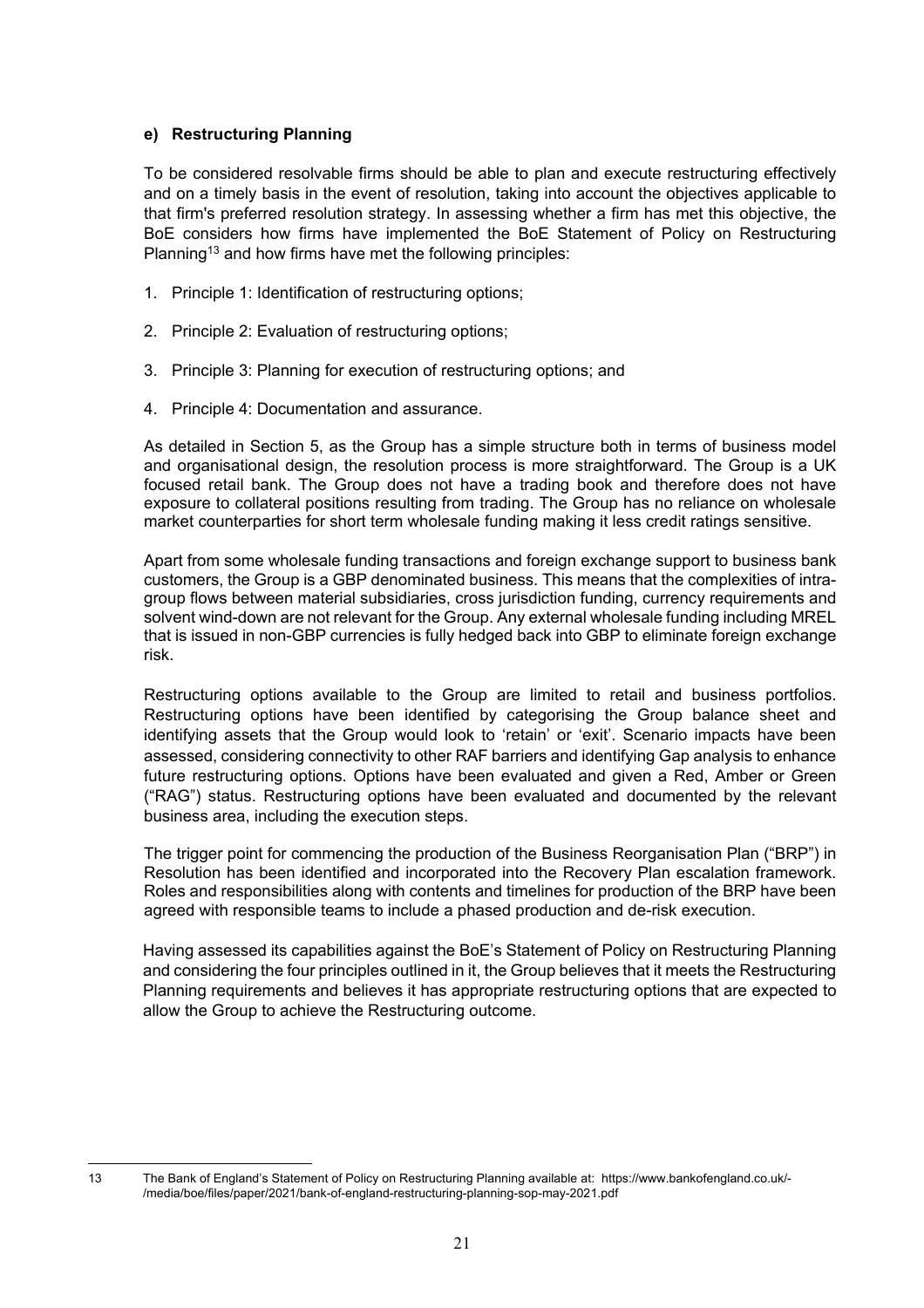# **f) Virgin Money Brand Licence Agreement**

In order to use the "Virgin" and the "Virgin Money" brands, which it does not own, the Group is required to comply with certain obligations under the Brand Licence Agreement ("BLA") entered into between VMUK and Virgin Enterprises Limited ("VEL"). The Group has considered its licence arrangements with the Virgin Group under the BLA in the context of recovery and resolution. The BLA is governed by English law and has a perpetual term. However, VEL and VMUK each have the right to terminate the BLA in various circumstances, some of which may be relevant in a recovery and resolution context. In addition, in certain circumstances, the termination of the BLA by VEL or by VMUK, entitles VEL to receive a termination fee from VMUK. However, on termination of the BLA, the Group is afforded a two-year debranding period.

The Group has assessed the termination and other provisions of the BLA against the Resolution Outcomes and in the context of the powers of the BoE. It has also considered the rights of VMUK and VEL in a number of scenarios that may be applicable during any recovery, bail-in and resolution process and has conducted testing via fire-drills. Having assessed the BLA in this context, the Group considers that it meets the requirements for resolvability across a range of different scenarios that may be relevant depending on the circumstances and the relevant stage in the recovery and resolution process.

# **g) Bail-in**

VMUK has a dual listing in the UK and Australia, with its ordinary shares listed on the London Stock Exchange and its CDIs (which represent rights in its ordinary shares) listed on the Australian Stock Exchange. It is expected that the BiA or the BoE, as appropriate, would exercise full control of the Group in resolution and therefore that all voting rights attached to the ordinary shares and CDIs would be exercisable during the bail-in period by the BiA or the BoE. It is expected that the instrument which the BoE would publish under the Banking Act to place the Group into resolution and provide for the actions to give effect to the bail-in (the Bail-in Resolution Instrument) would provide for title to all the ordinary shares to be transferred to a third party depositary bank appointed by VMUK or the BiA or BoE as appropriate, at nil consideration to the shareholders, and held on trust by the depositary bank on behalf of the CE holders. It is expected that the Bailin Resolution Instrument would also provide for the CDIs to be transferred to the third party depositary bank and either held on trust by the depositary bank on behalf of the CE holders or delisted, bought-back and cancelled. The Group has satisfied itself that the procedures required to be undertaken during a bail-in regarding the ordinary shares and CDI's will not be a barrier to a timely resolution.

## **7.3 Outcome 3: Co-ordination and Communication**

In the event of resolution, the Group should be able to co-ordinate and communicate effectively to support orderly resolution. To achieve this, a firm's capabilities should meet the following objectives for management, governance and communication during the execution of a resolution:

- 1. Management: the firm's key job roles are suitably staffed and incentivised;
- 2. Governance: the firm's governance arrangements provide effective oversight and timely decision making; and
- 3. Communication: the firm delivers timely and effective communication to staff, authorities and other external stakeholders.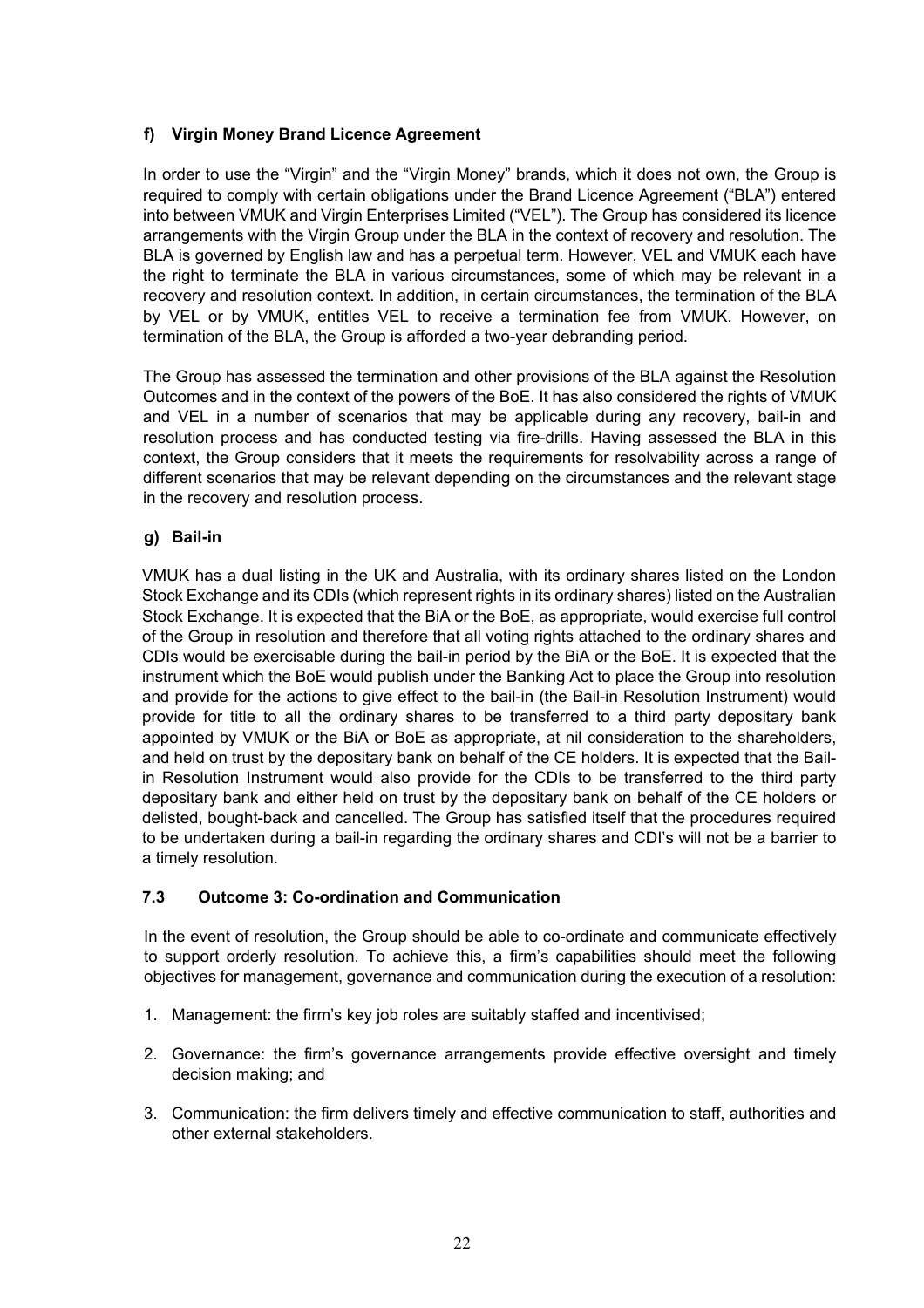To be considered resolvable the BoE considers how firms have implemented the BoE Statement of Policy on Management, Governance and Communication ("MGC SoP")14 and how firms have met the following principles:

- 1. Principle 1: Management in Resolution;
- 2. Principle 2: Governance in Resolution; and
- 3. Principle 3: Communication in Resolution.

#### **a) Summary of Capabilities**

The Group has the following capabilities in place to help enable it to achieve the co-ordination and communication outcome:

- 1. a management framework to provide that key job roles would be suitably staffed and incentivised in resolution;
- 2. a resolution governance framework that is flexible and designed to provide effective oversight and timely decision making in the resolution scenario, incorporating the BiA and the Group as required; and
- 3. a communications strategy that will allow the Group to deliver effective and timely communications throughout the resolution period.

#### **b) Management in Resolution**

The overarching objective of Management in Resolution is to ensure that key job roles are suitably staffed and incentivised in resolution. The key risks identified that could impact this objective are:

- 1. the potential extent of colleague turnover in a resolution scenario;
- 2. the potential need to replace management deemed to be responsible for the failure of the Group; and
- 3. the need for colleagues to support both BAU activities and resolution-specific activities throughout the contingency planning period and through resolution.

The Group has identified the expected key jobs roles that would be required in resolution. A key job roles matrix has been created to capture the jobs that are likely to be key in resolution. A job role is defined as key if a vacancy in resolution is likely to present an obstacle to the effectiveness of resolution and any subsequent restructuring. In assessing this, the Group has considered the significance of the role and the substitutability of the role.

The Group understands that retaining key individuals during resolution will be important to a successful resolution. A Retention Framework, with key retention principles exists and is expected be updated during a resolution event to reflect the specific circumstances which trigger the resolution event and any impact on key roles. It is anticipated that financial incentives to retain key individuals would be used as an exception but can be implemented quickly if required using the Group's Retention Principles which aim to ensure that any financial retention is targeted, effective, compliant with regulation (particularly surrounding material risk takers (an employee whose professional activities have a material impact on the firm's risk profile)) and managed in a cost effective way.

<sup>14</sup> The Bank of England's Statement of Policy on Management, Governance and Communication available at: https://www.bankofengland.co.uk/-/media/boe/files/paper/2021/bank-of-england-management-governance-andcommunication-sop-may-2021.pdf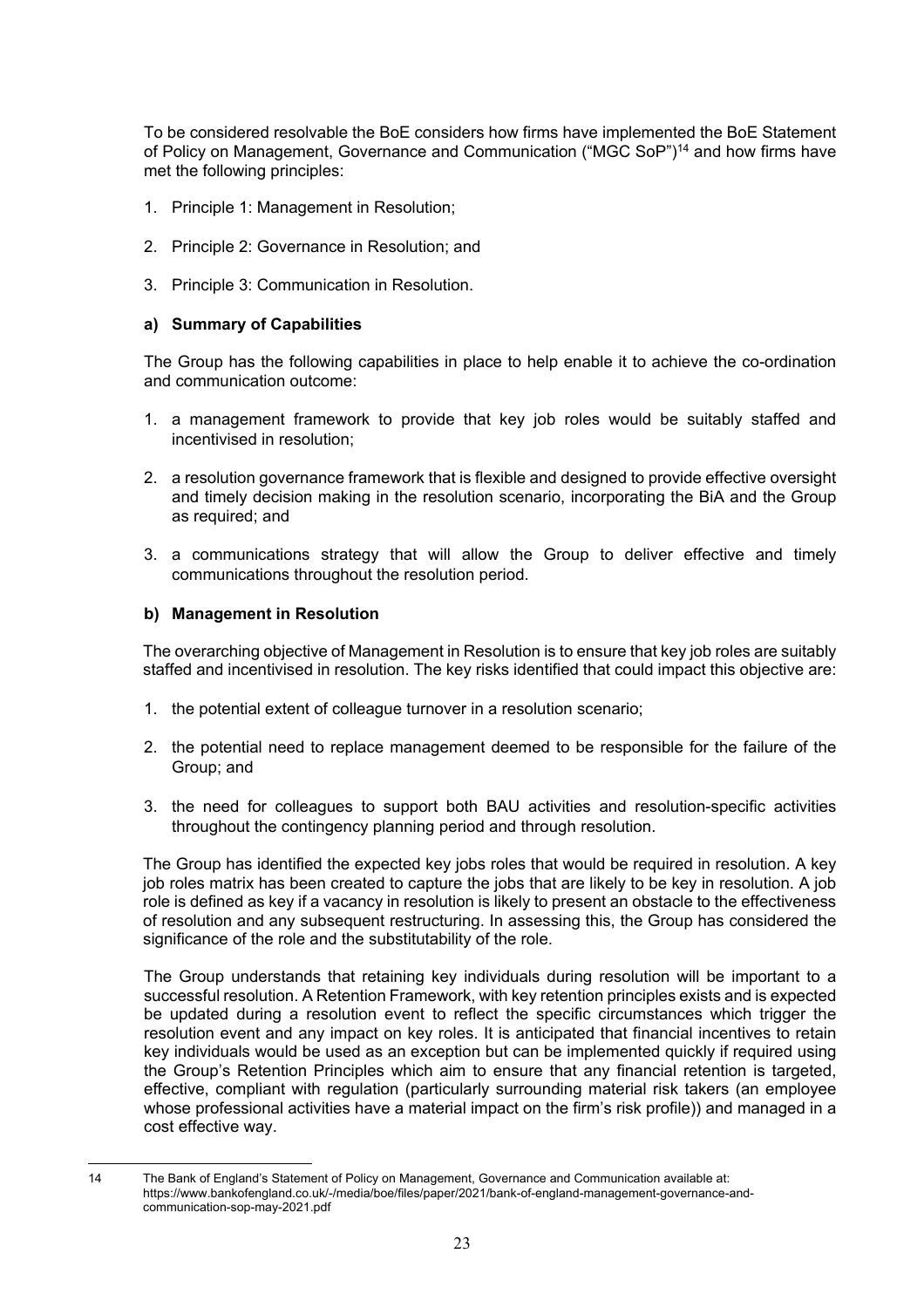The Group understands appropriate succession planning should mitigate the risks arising from colleagues choosing to leave during the resolution period and also from any decisions the BoE makes regarding the replacement of management potentially deemed responsible for failure.

A centrally held Succession Planning framework is in place in BAU for individuals in the Leadership Team and their direct reports and represents a significant percentage of the key job roles in resolution.

The Group believes it has addressed the Management in Resolution principle and considers that it provides a management framework which aims to ensure key job roles would be suitably staffed and incentivised in resolution.

#### **c) Governance in Resolution**

The overarching objective of Governance in Resolution is to ensure there is effective oversight and timely decision making in the run up to and during the resolution event.

The key considerations identified, given the nature of the resolution activity, are:

- 1. the need for rapid decision-making throughout the resolution period in the context of uncertainty;
- 2. the need to potentially implement changes to the governance framework that may be needed to support the resolution event; and
- 3. the need for absolute clarity on the respective roles and responsibilities during the resolution period including in respect of the BiA, VMUK Board of Directors (and to the extent impacted, the subsidiary boards below VMUK), executive Leadership Team, holders of Senior Manager Function roles, Board and executive management committees and the regulators.

To ensure that effective decision-making and oversight arrangements will be in place throughout the resolution period, including expedited decision-making where necessary, the assumption is that the existing Board and executive management governance framework will be used with terms of reference, authorities and frequency of the meetings amended as necessary.

To be able to ensure governance arrangements provide effective oversight and timely decision making and are appropriately documented, the Group has created a resolution focused Governance in Resolution Checklist in addition to the existing governance frameworks, which details the processes and actions which support the capabilities outlined in the MGC SoP.

A key consideration for any changes to governance is the likely appointment of a BiA. The BiA will be appointed by the BoE as part of the Bail-in Resolution Instrument and their exact role will be determined at the point of resolution. The role could include some functions that are exercised by existing directors or senior managers, which would require a clear transfer of responsibilities to the BiA, as well as responsibilities that are specific to resolution, such as in relation to the Business Reorganisation Plan which may not require a transfer of responsibilities but the creation of roles and associated responsibilities.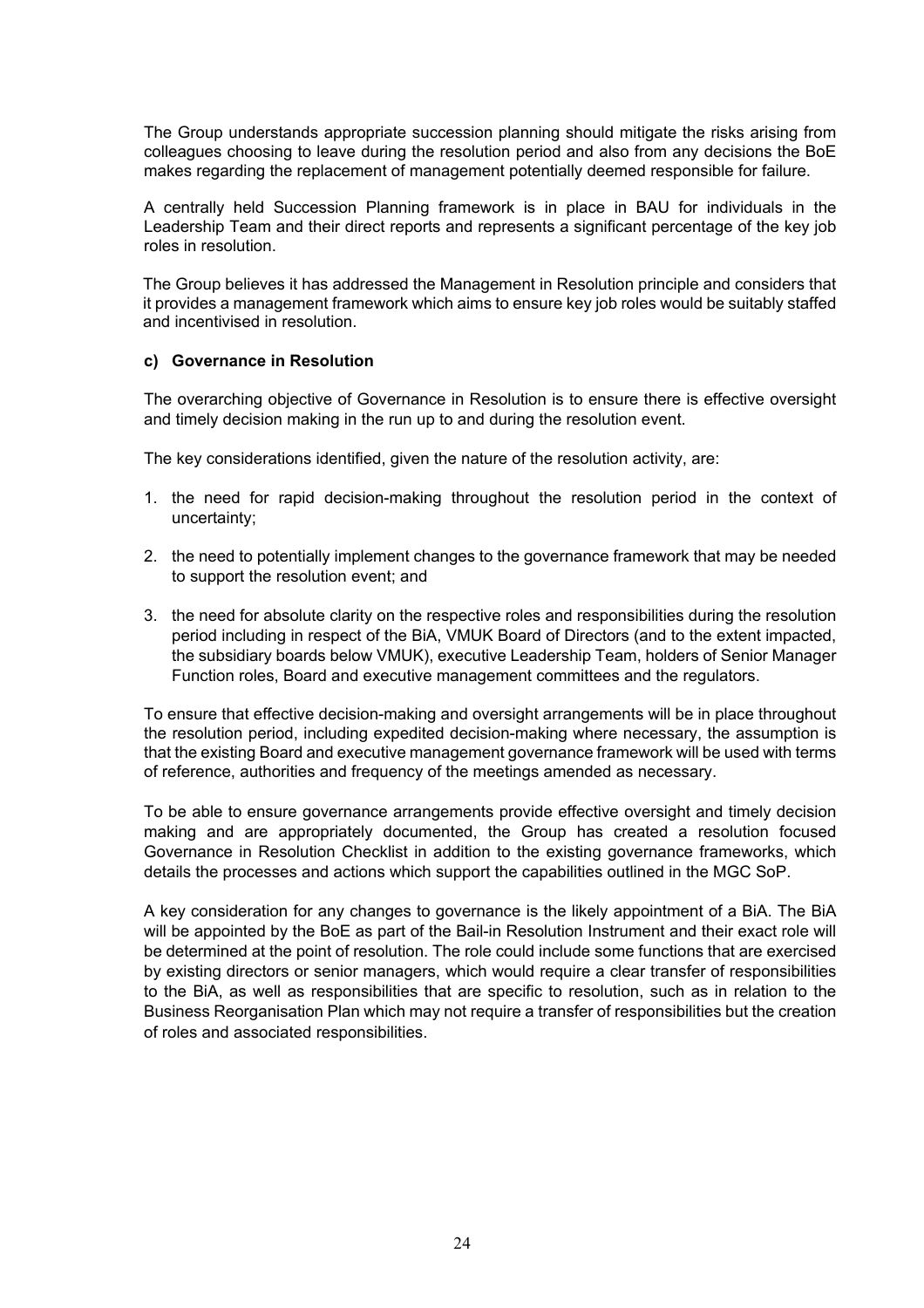During the pre-resolution contingency planning period, preparation for the appointment of a BIA by the BoE will commence, including the support that the BiA will require in their role. This includes:

- 1. Confirmation of BiA roles and responsibilities and subsequent updates to the governance framework as required;
- 2. Governance in Resolution determining whether one or more new committees, or amendment to the responsibilities of one or more existing committees, is required to coordinate and oversee actions to support resolution and any associated restructuring and the process for convening committees at short notice to expedite decision making. Implementing changes as required;
- 3. Introducing the BiA to the Group through an induction and onboarding programme;
- 4. Determining whether changes are required to the Delegated Authority Framework including with regard to the responsibilities of the BiA and the existing authorities held by the VMUK Board of Directors, CEO and executive Leadership Team and implementing the changes required to be effective upon the BiA commencing in role;.
- 5. Share Capital and Voting Rights Relevant actions if advised by the BiA that there are to be changes to the current share capital listing and ownership structure; and
- 6. Senior Manager Appointments and Approvals.

The Group will use its existing Corporate Governance and Crisis Management frameworks to provide effective governance and oversight throughout the resolution period. The Group has reviewed and assessed these frameworks and updated the documentation to show how these would be flexed to accommodate a BiA being appointed to the Group in a variety of different roles.

The Group believes it has addressed the Governance in Resolution principle and considers that it provides a resolution governance framework that is flexible and designed to provide effective oversight and timely decision making in the resolution scenario, incorporating the BiA and BoE as required.

#### **d) Communication in Resolution**

The overarching objective of Communications in Resolution is for the Group to be able to plan and deliver effective communications covering all barriers over the resolution period. Key considerations are the extent and critical timing of the communications required in a resolution scenario and the sensitivity of the communications that will be required to provide confidence to both internal and external stakeholders.

The Group maintains a communications matrix that identifies the key internal and external stakeholder groups that would be communicated with throughout the resolution timeframe. It also details the expected delivery method and lead for the communications to the individual stakeholder group. The Group's existing Crisis Management Framework includes a Communications Cell which will be used during resolution to give clear, consistent and timely communications across all stakeholder groups.

The Group believes it has addressed the Communications in Resolution principle and considers that it provides a communications strategy designed to allow the Group to deliver effective and timely communications throughout any resolution period.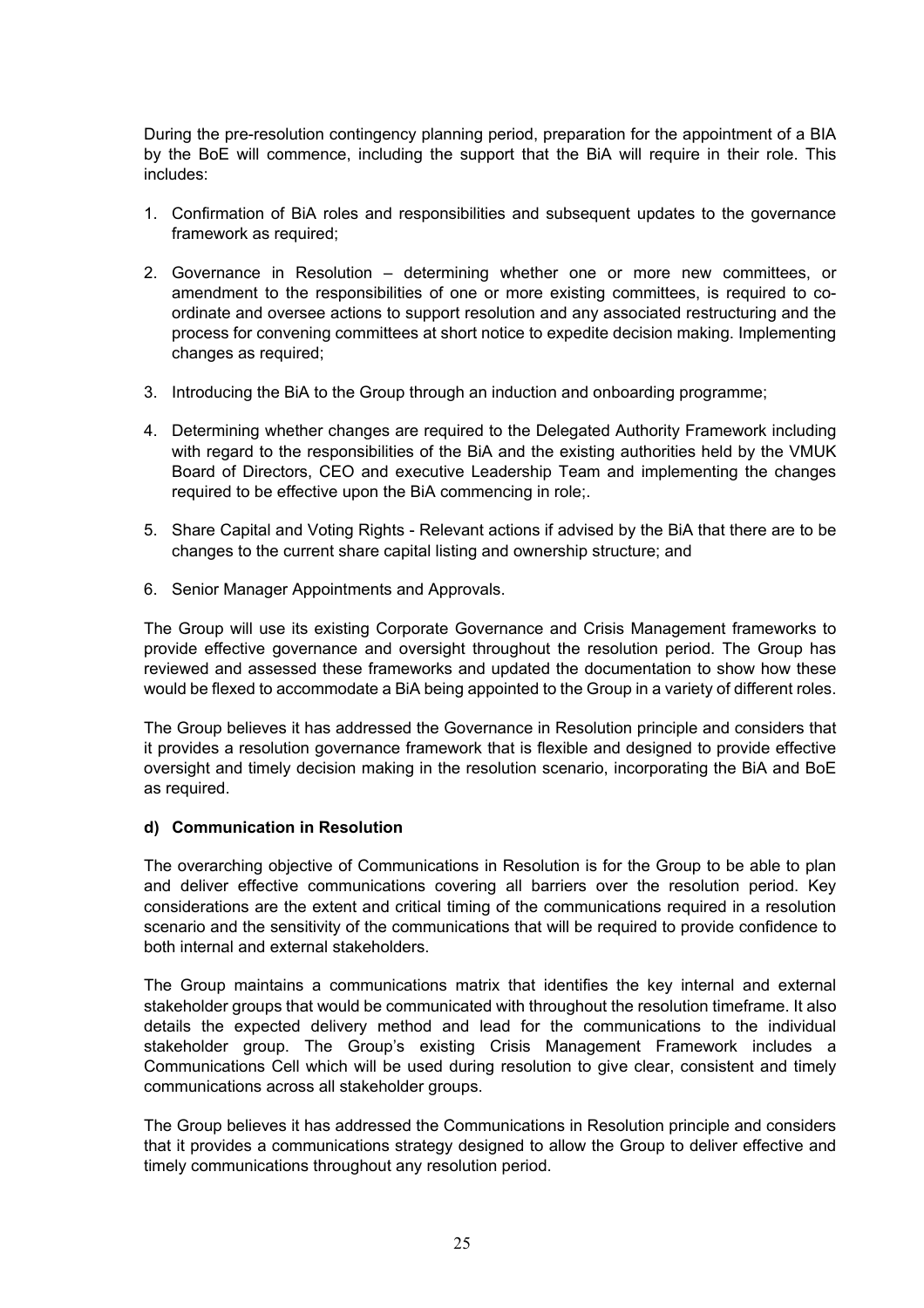# **8. FUTURE ENHANCEMENTS**

#### **8.1 Overview**

- 1. The Group recognises the importance of embedding resolution capabilities in BAU, to ensure that they remain fit for purpose.
- 2. Furthermore, the Group has implemented a continuous programme of testing, with the aim of identifying areas for enhancement to continuously improve the Group's resolvability on an ongoing basis as described in Section 9.2.
- 3. The BoE has indicated that there are a number of industry-wide issues where further work is expected. The BoE's public statement includes sector-wide findings and details of the progress made by the sector and areas where improvements are needed.
- 4. The Group acknowledges that some enhancements are required across the three outcomes and a programme of work is ongoing to address these enhancements and improve the Group's resolvability.

## **8.2 VMUK Group Enhancements**

The Group believes that it has achieved the three resolvability outcomes. The Group is confident, having taken a structured approach to designing capabilities to achieve the resolvability outcomes, that it has capabilities and arrangements in place to avoid substantive barriers to resolution and they have been built in a manner that is flexible and not specific to a particular scenario.

The BoE has assessed, on the evidence provided, that the Group has areas for further enhancement to achieve the resolvability outcomes described in the RAF SoP at this point in time. As part of its continuous programme of improvement, the Group is engaging in the following enhancements to improve the Group's resolution capabilities.

## **a) Outcome 1: Adequate Financial Resources**

The BoE has identified areas for further enhancement with the Group's approach to achieving the Adequate Financial Resources outcome (see Section 7.1 for details of this outcome), relating to the Group's Funding in Resolution and Valuations in Resolution capabilities. The Group had also self-identified these areas for further improvement.

The Funding in Resolution area for further enhancement relates to the production of resolution specific liquidity analysis. Work on enhancements is scheduled to be largely completed by the end of 2022. It is expected that this work will improve the Group's Funding in Resolution liquidity reporting capabilities and collateral identification and reporting capabilities. The Group will continue to engage with the BoE on progress as part of the ongoing resolution planning engagement.

The Valuations in Resolution area for further enhancement relates to the processes to produce robust data and flexibility of resolution specific models to adapt to different inputs and assumptions. The Group has planned work to streamline the source of data for its resolution valuations models and will undertake further assurance work to enhance its capabilities.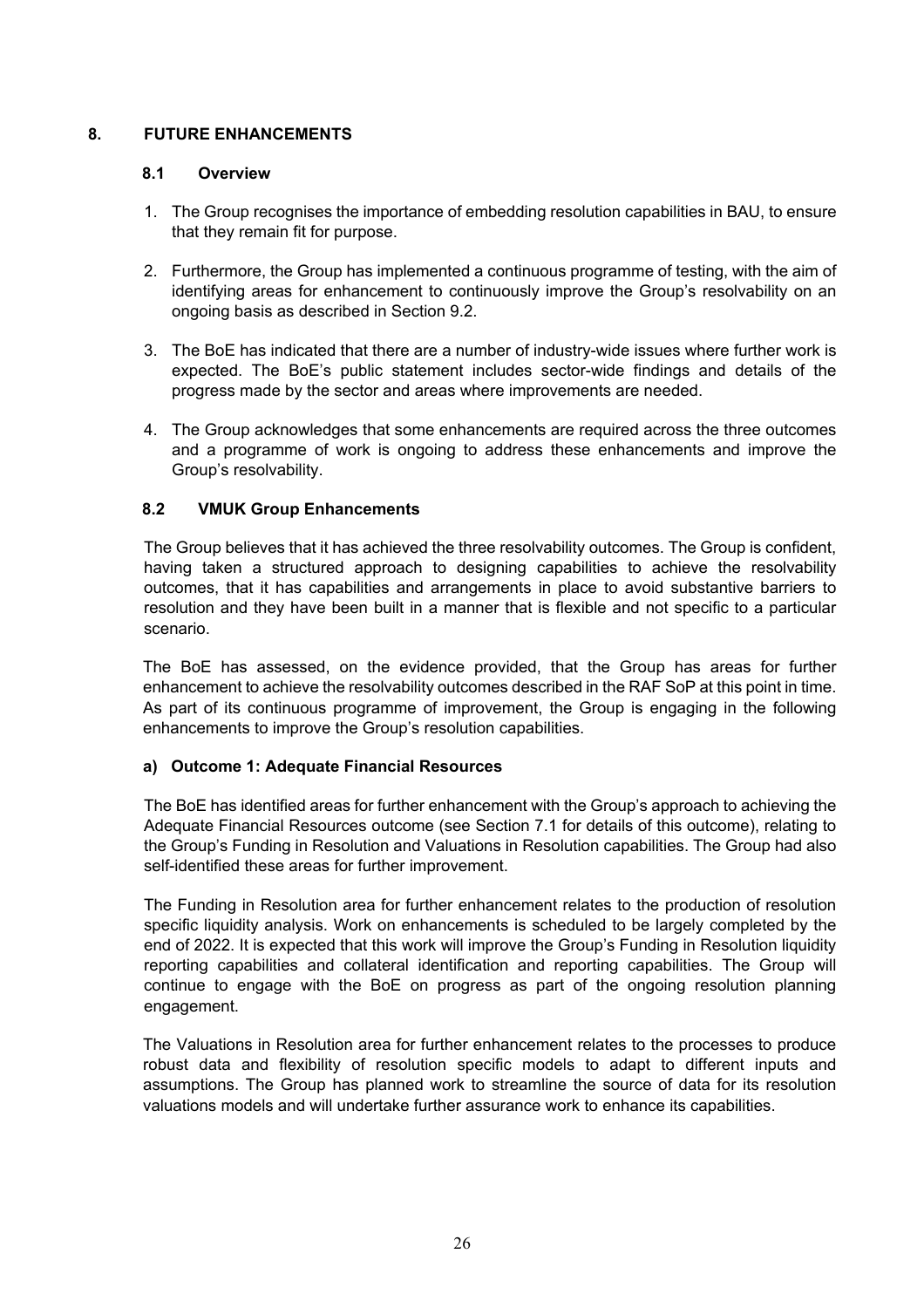# **b) Outcome 2: Continuity and Restructuring**

The BOE has identified two areas for further enhancement relating to the Group's approach to achieve the Continuity and Restructuring outcome (see Section 7.2 for details of this outcome) in relation to Restructuring Planning. These relate to planning for the execution of restructuring options and flexibility to cost options.

The Group is continuing to develop its execution capabilities to ensure identified restructuring options can be deployed and associated costs identified. The Group will continue to engage with the BoE on these items.

## **c) Outcome 3: Co-ordination and Communication**

The BoE has identified further enhancements relating to the Group's approach to achieving the Co-ordination and Communication outcome (see Section 7.3 for details of this outcome), relating to the Group's Management, Governance and Communication capabilities. These relate to communications capabilities in a resolution and flexibility to support the wide range of potential roles a Bail-in Administrator could undertake during a resolution.

As the Group continues to carry out testing and assurance work, communications capabilities will be refined. In addition, the Group will test and enhance its flexibility to support the potential roles a BiA could undertake.

The Group is also implementing PRA Supervisory Statement SS4/21 (Ensuring Operational Continuity in Resolution)<sup>15</sup> which comes into effect on the 1 January 2023. As part of implementation, the Group is expanding the scope of its critical services to include additional CEFs that support the Group's core business lines. Core business lines are business lines and associated services which represent material sources of revenue, profit or franchise value for the Group.

The Group will continue to engage with BoE on these items.

## **8.3 VMUK Group's commitment to resolvability**

- 1. The Group has undertaken a substantial programme of work to achieve the resolvability outcomes as detailed in Section 7, supported by the Group's simple, vertical structure, comprising its holding company and resolution entity, VMUK, and main operating subsidiary, the Bank.
- 2. The Group remains committed to delivering the enhancements as set out in Section 8.2 and has plans in place to ensure enhancements are delivered.
- 3. The Group looks forward to continuing to work alongside the BoE and the PRA to further enhance the stability and soundness of the UK financial system.

# **9. VMUK GROUP'S RESOLUTION ACCOUNTABILITY AND ASSURANCE**

The Group RAF is owned and approved by the VMUK Board. The Group's CFO has specific responsibility for it through his role as the Group's Recovery and Resolution Officer. It has been subject to an internal governance process to ensure sufficient and appropriate stakeholder, Committee and Board engagement, challenge and review.

<sup>15</sup> In the UK, OCIR policy is set out in the Operational Continuity Part of the PRA Rulebook, available at: https://www.prarulebook.co.uk/rulebook/Content/Part/320890/01-06-2022 and PRA Supervisory Statement 9/16 (collectively the "PRA OCIR Policy"). In May 2021 the PRA published revised OCIR policy. The revised Operational Continuity Part and new SS4/21 will apply from 1 January 2023.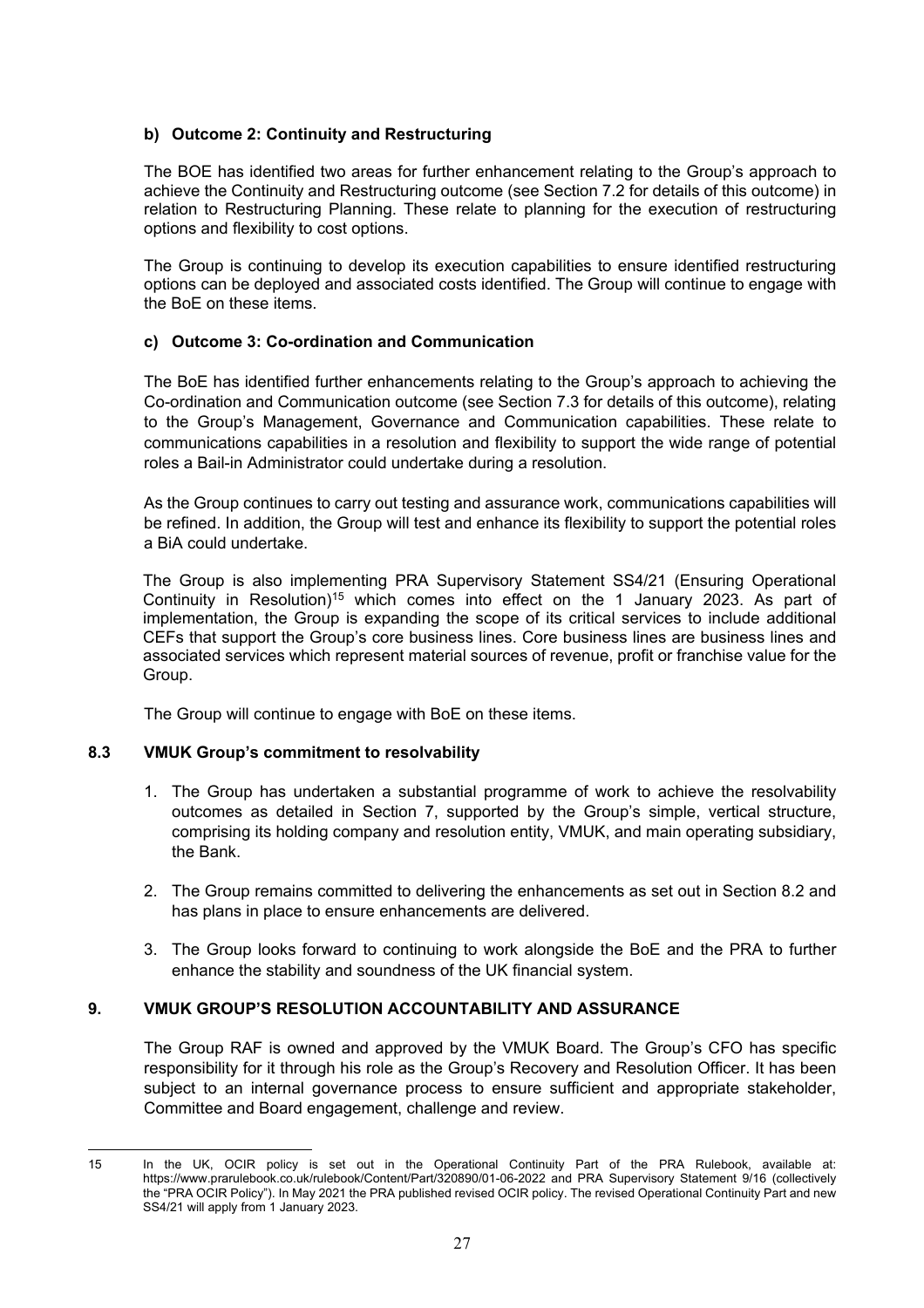Programme governance was put in place to support the Group's assessment of resolvability. Regular reporting on the progress of the programme has been provided to the CFO, the Finance Change Board and overarching VMUK Delivery Board. In addition, the Group's Executive Risk Committee, Board Risk Committee and VMUK Board have been updated and engaged on a regular basis on the RAF, providing opportunities for challenge and input to the Group's response to the RAF requirements.

Recovery and Resolution is in a BAU operating model, with the Recovery and Resolution team (reporting to the Group Treasurer) responsible for all aspects of consideration, and in conjunction with impacted functions, delivery of the RAF

External advisors to the Group's RAF programme have provided guidance on the high-level structure of the Group's RAF, together with consideration of the evidence required to ensure the Group has the capabilities in place to support a resolution. In addition, they provided feedback and challenge on the barrier elements of the Group's resolution capabilities.

# **9.1 Three Lines of Defence**

In order to facilitate a clear understanding of resolution and Board and Senior Management roles and responsibilities in regard to the RAF, Board and Senior Management (first line of defence) engagement and assurance has been undertaken involving a range of activities including Board and leadership team walkthrough and education sessions, a series of Leadership Team expert review panels and a series of CFO challenge sessions.

Each of the sessions provided the senior management of the Group with an opportunity to review, challenge and input to the Group's resolution capabilities and arrangements at both a barrierlevel as well as holistically across the programme of work.

The Group has undertaken cross barrier effectiveness and impact reviews to provide that first and second order impacts associated with each SoP have been cross referenced and examined in terms of impact on other SoPs.

Risk (second line of defence) has provided close and continuous assurance over the RAF project. This has included attendance at the RAF Programme Control Board ("PCB") and barrier specific working group's where second line has provided review and challenge over the key stages of business readiness for RAF compliance. In addition, Risk has provided continuous assessment and feedback over the development of barrier specific playbooks and the self-assessment, referring to the BoE guidelines and principles outlined within the relevant SoPs.

Internal Audit (third line of defence) has been engaged throughout the RAF Programme on a close and continuous basis aligning to submission, compliance and reporting dates. They have undertaken a series of assurance reviews, producing a number of memos and reports, with actions tracked through to completion. In addition, on a close and continuous basis there has been regular stakeholder engagement to discuss updates on progress, regular attendance at the RAF PCB and workstream specific Self-Assessment and restructuring working groups, expert review panel sessions and CFO challenge sessions. Internal Audit has been supported in their work by their external advisers.

## **9.2 Testing**

A programme of testing and assurance of the capabilities and arrangements was either already in place in BAU or developed as part of the programme of work undertaken in relation to the RAF. In addition, a framework for testing resolvability capabilities on an ongoing basis has been developed and reviewed and approved by the Board during the December 2021 governance cycle.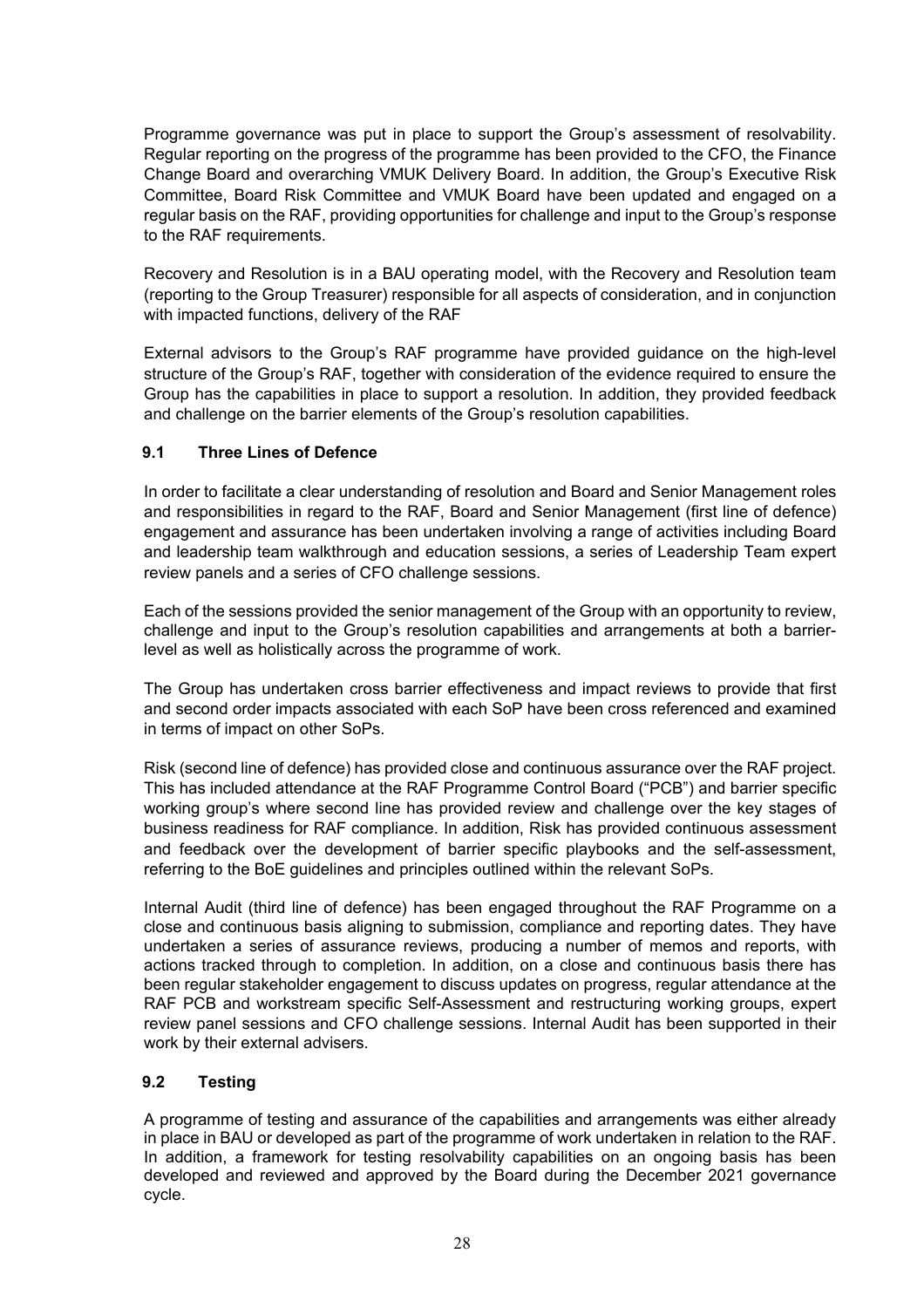The current framework for testing and assurance that underpins the Group's RAF capabilities can be broken down into four distinct categories:

- 1. Individual Barrier Led Testing and Assurance;
- 2. Centrally Led Testing and Assurance;
- 3. Risk Oversight; and
- 4. Internal Audit Assurance.

#### **a) Barrier Led Testing and Assurance**

Each of the workstreams aligned to an individual barrier to resolution (see Section 4.3 above) has planned and undertaken its own testing and assurance to demonstrate compliance with the applicable SoP requirements. This has included utilising existing testing and assurance performed in BAU for capabilities that were already in place and augmented to support the Group's resolvability capabilities as well as performing testing and assurance of new capabilities implemented in relation to the barrier to resolution. Third-party support for testing and assurance has also been leveraged.

#### **b) Centrally Led Testing and Assurance**

Centrally-led testing and assurance is in place to support and supplement the barrier led testing. A long-term testing and assurance programme has been developed that will test primarily via firedrills the resolvability capabilities across the resolution timeline, all barriers and various levels within the Group including the Board, Management and ALCO engagement. Fire drills are intended to ensure accountability by each barrier owner and compliance and continuous enhancement of the RAF.

The Group has carried out various fire-drills including one with the Executive Risk Committee and one with the Board. These fire drills were conducted as a series of workshops to test coordination, communication and cross barrier interactions. Consideration was given for example to availability and suitability of inputs to support decision making, the material judgements assumptions and risks required in resolution and key decisions to be made by senior management in each fire drill.

The Group plans to continue to test on an on-going basis as part of a Board approved testing and assurance framework in BAU. It will be a key element of the Group's continuous improvement activities with feedback loops being created to allow lessons to be learnt and fed back into future changes and developments.

In addition, external advisers have carried out a desktop review of the Group's approach to Valuation in Resolution capabilities, against the practical expectations of an Independent Valuer.

The role of Financial Risk and Internal Audit in relation to testing and assurance is described above in Section 9.1.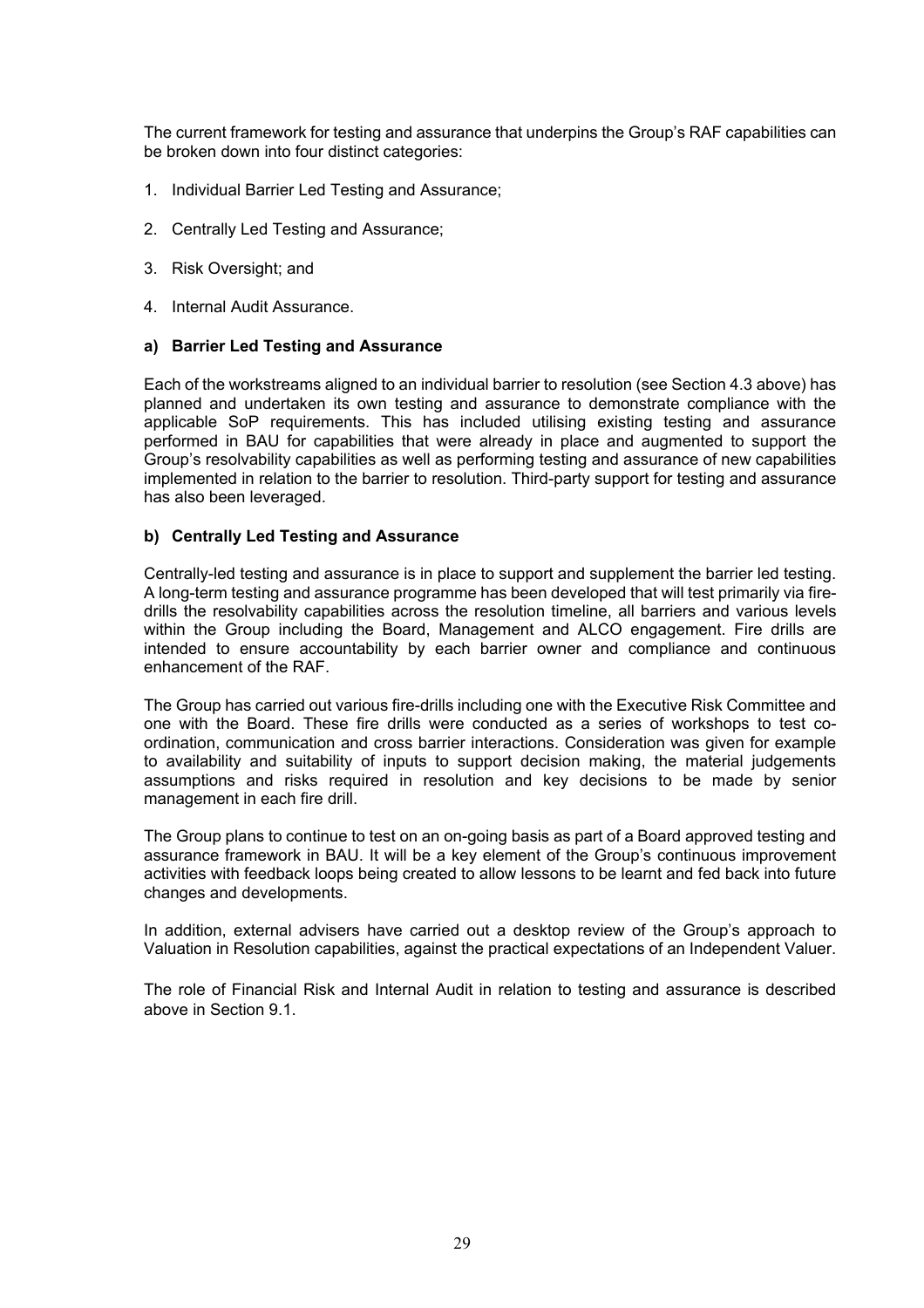# **10. GLOSSARY**

| <b>Term</b>  | <b>Definition</b>                                                                                                                                                                                                                                                                                                                                |
|--------------|--------------------------------------------------------------------------------------------------------------------------------------------------------------------------------------------------------------------------------------------------------------------------------------------------------------------------------------------------|
| <b>ALCO</b>  | Asset and Liability Committee - Committee reporting to the Board Risk<br>Committee with responsibility for balance sheet management and prudential risk<br>oversight.                                                                                                                                                                            |
| <b>BAU</b>   | <b>Business as Usual.</b>                                                                                                                                                                                                                                                                                                                        |
| BiA          | Bail-in Administrator - Appointed by the BoE to oversee the resolution of a bank.                                                                                                                                                                                                                                                                |
| <b>BLA</b>   | Brand Licence Agreement - Agreement entered into between VMUK and Virgin<br>Enterprises Limited (VEL).                                                                                                                                                                                                                                           |
| <b>BoE</b>   | Bank of England - Central Bank of the United Kingdom.                                                                                                                                                                                                                                                                                            |
| <b>BRP</b>   | Business Reorganisation Plan - A plan that must be developed and<br>implemented after a bail-in to address the causes of the firm's failure and a<br>description of the measures to be adopted with a view to restoring long-term<br>viability.                                                                                                  |
| <b>CDI</b>   | CHESS Depositary Interest. Each CDI issued by VMUK represents a beneficial<br>interest in one VMUK ordinary share and is traded, transferred and settled<br>electronically on the Australian Stock Exchange.                                                                                                                                     |
| <b>CE</b>    | Certificate of Entitlement - An instrument given to creditors after a bail-in which<br>entitles them to potential compensation once the terms of exchange are<br>announced.                                                                                                                                                                      |
| <b>CEF</b>   | <b>Critical Economic Functions.</b>                                                                                                                                                                                                                                                                                                              |
| CEO          | Chief Executive Officer - Highest ranking executive of the Group.                                                                                                                                                                                                                                                                                |
| <b>CFO</b>   | Chief Financial Officer - Senior executive with responsibility for the financial<br>affairs of the Group.                                                                                                                                                                                                                                        |
| <b>CYBG</b>  | Former name of VMUK.                                                                                                                                                                                                                                                                                                                             |
| <b>FCA</b>   | Financial Conduct Authority – UK conduct regulator for financial institutions and<br>markets.                                                                                                                                                                                                                                                    |
| <b>FMI</b>   | Financial Market Infrastructure.                                                                                                                                                                                                                                                                                                                 |
| <b>FSCS</b>  | Financial Services Compensation Scheme - Compensation fund of last resort<br>in the UK, providing insurance to protect consumers when financial services<br>firms fail.                                                                                                                                                                          |
| <b>GBP</b>   | Pound Sterling, official currency of the United Kingdom.                                                                                                                                                                                                                                                                                         |
| <b>IFRS</b>  | International Financial Reporting Standards.                                                                                                                                                                                                                                                                                                     |
| <b>ILAAP</b> | Individual Liquidity Adequacy Assessment Process - Document setting out a<br>firm's approach to Liquidity and Funding.                                                                                                                                                                                                                           |
| IV           | Independent Valuer - Appointed by BoE to carry out a valuation of the Group.                                                                                                                                                                                                                                                                     |
| <b>MREL</b>  | Minimum Requirement for Own Funds and Eligible Liabilities - Loss absorbing<br>instruments including regulatory capital and other long-term liabilities which can<br>feasibly and credibly bear losses if the Bank enters resolution.                                                                                                            |
| <b>OCIR</b>  | Operational Continuity in Resolution - Rules governing critical services that need<br>to be available to one or more business units of a firm or entity of a group in<br>order to provide functions critical to the economy. Aimed at reducing the adverse<br>effects that the disorderly failure of a firm can have on the UK financial system. |
| <b>OLAR</b>  | Overall Liquidity Adequacy Rule - The requirement that a regulated firm must at<br>all times maintain liquidity resources which are adequate, both as to amount and<br>quality, to ensure that there is no significant risk that its liabilities cannot be met<br>as they fall due.                                                              |
| <b>PCB</b>   | Programme Control Board - Stakeholders that control the change requests of a<br>project.                                                                                                                                                                                                                                                         |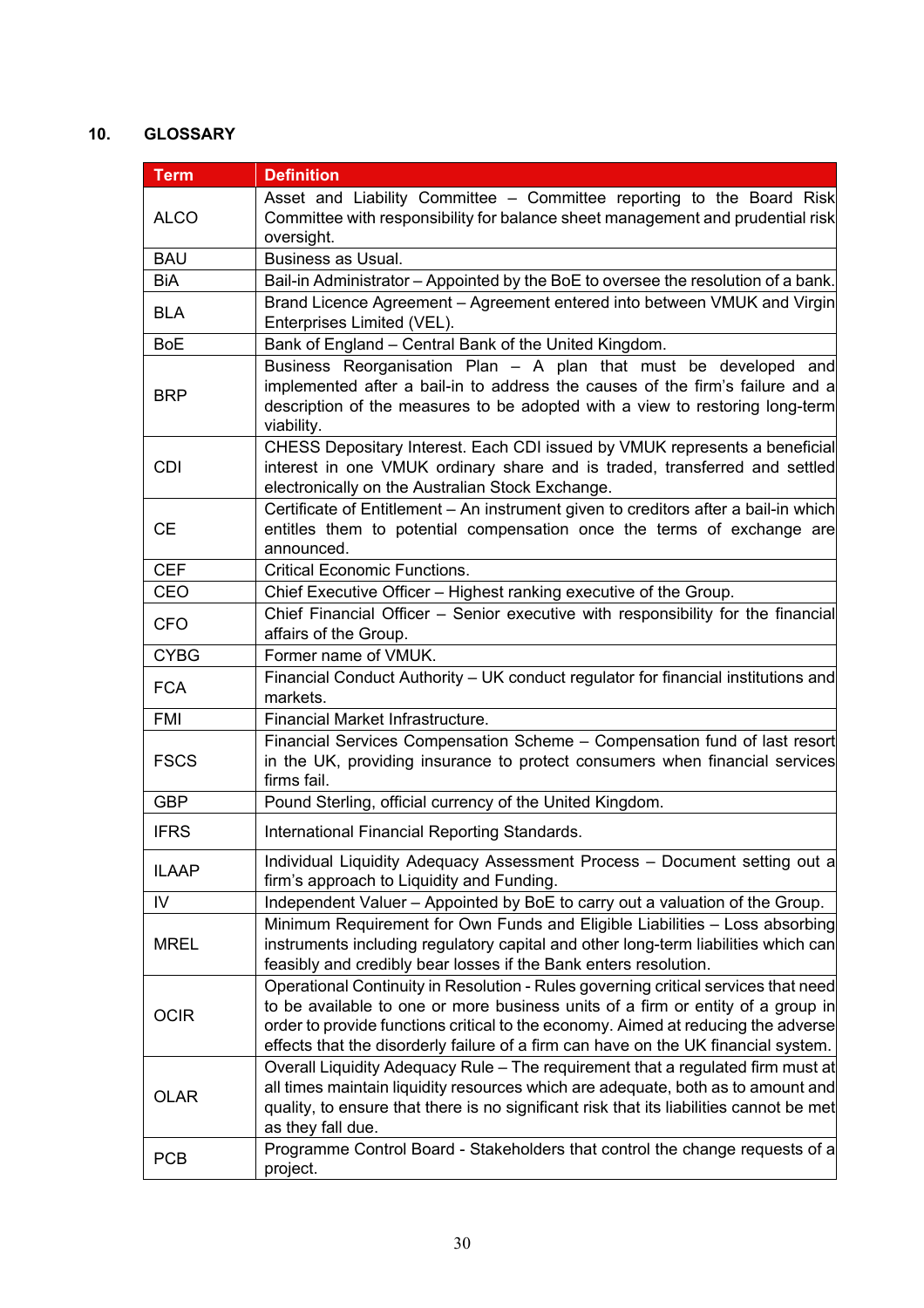| <b>Term</b>                           | <b>Definition</b>                                                                                                                                                                                                                                                                                                            |
|---------------------------------------|------------------------------------------------------------------------------------------------------------------------------------------------------------------------------------------------------------------------------------------------------------------------------------------------------------------------------|
| <b>PRA</b>                            | Prudential Regulation Authority - Created as a part of the BoE by the Financial<br>Services Act (2012) and is responsible for the prudential regulation and<br>supervision of financial institutions in the UK.                                                                                                              |
| <b>RAF</b>                            | Resolvability Assessment Framework - The process by which a firm is identified<br>as being resolvable by the PRA.                                                                                                                                                                                                            |
| <b>RAG</b>                            | Red, Amber or Green - Framework relating to project status reporting to indicate<br>how well a certain project is performing.                                                                                                                                                                                                |
| <b>RAS</b>                            | Risk Appetite Statement - The amount and type of risk that an organisation is<br>willing to take in order to meet its strategic objectives.                                                                                                                                                                                  |
| Recovery<br>Plan                      | Recovery Plan - Outline of credible recovery actions to implement in the event<br>of a severe stress. The objective of the plan is to enable firms to restore their<br>business to a stable and sustainable condition.                                                                                                       |
| Recovery and<br>Resolution<br>Officer | Recovery and Resolution Officer - Clear point of responsibility and authority for<br>RRP production, maintenance and implementation and is a member of all the<br>governance committees with specific responsibility for the Bank's RRP process.<br>As at the Self-Assessment report date this position was held by the CFO. |
| <b>RRP</b>                            | Recovery and Resolution Plan.                                                                                                                                                                                                                                                                                                |
| <b>RWA</b>                            | Risk Weighted Asset - Assets or off-balance sheet exposures weighted<br>according to risk. Used to determine an institution's capital requirements.                                                                                                                                                                          |
| SME's                                 | Small and medium-sized enterprises.                                                                                                                                                                                                                                                                                          |
| SoP                                   | Statement of Policy.                                                                                                                                                                                                                                                                                                         |
| <b>SPE</b>                            | Single Point of Entry - The resolution of a failed or failing banking group working<br>down from the top company in the banking group so as to resolve the group as<br>a whole, wherever in the group the current problems began.                                                                                            |
| <b>TSA</b>                            | Transitional Services Agreement - Contracts in place following a divestiture<br>under which the seller agrees to provide corporate functions from the legal close<br>of the deal until the new company or buyer transitions to its own support<br>solutions.                                                                 |
| <b>VEL</b>                            | Virgin Enterprises Limited.                                                                                                                                                                                                                                                                                                  |
| <b>VMUK</b>                           | Parent company which owns Clydesdale Bank, formerly named CYBG.                                                                                                                                                                                                                                                              |